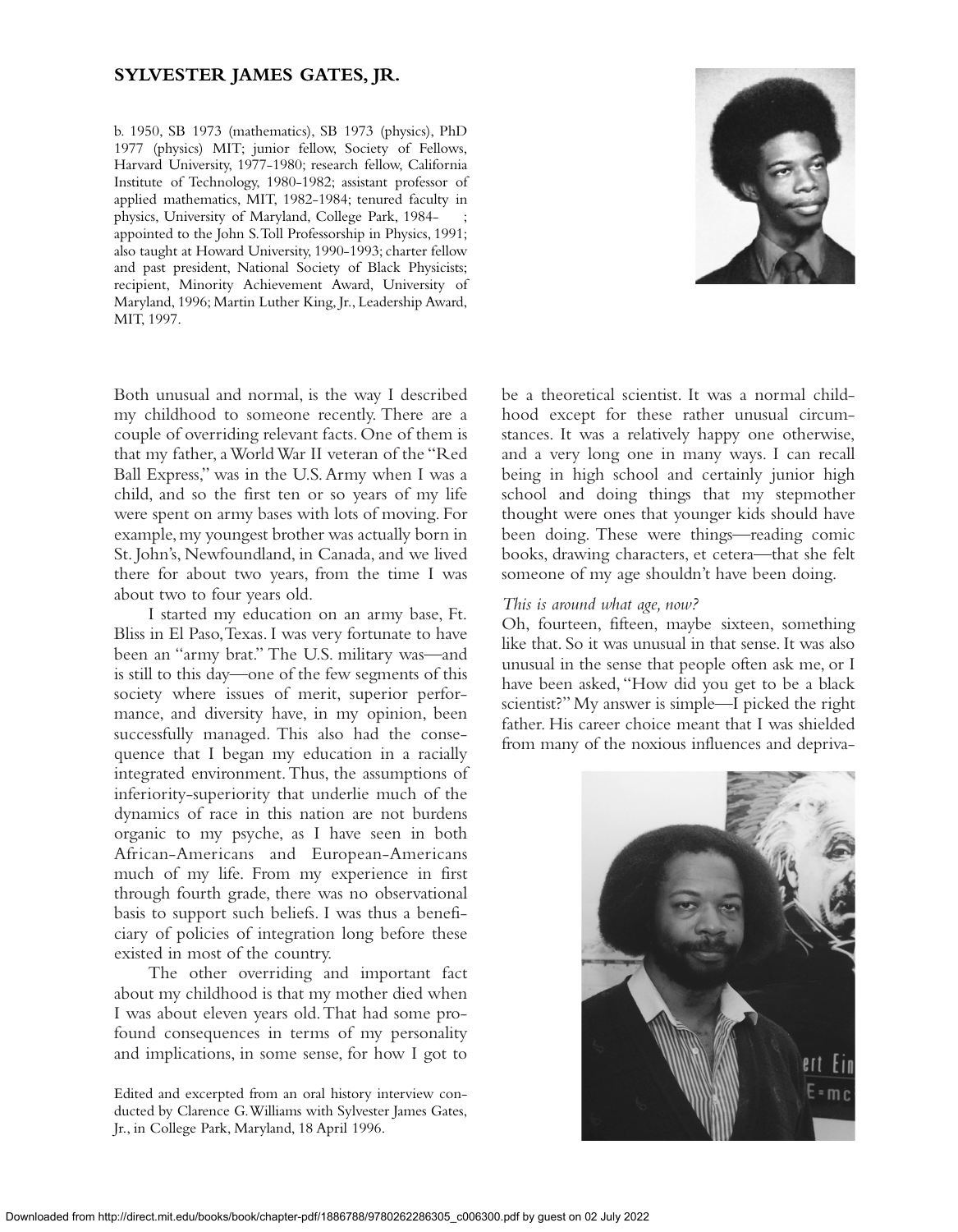tions that might have occurred to a young black child growing up in my time and place. For example, a European-American teacher—Ms. Canteau —in fourth grade stands out in my memory.

My dad played a critical role in getting me to ask some questions about one's role in exploring the universe. He didn't do it in any fancy way, but he did do it in a concrete way. When I was between the ages of about four to eight, I had tremendous numbers of questions about lots and lots of things and I would go to my father, principally, to ask questions. My father never told me that the questions were stupid and he never refused to answer the questions.As a consequence, I got the idea that questions always had answers and that's certainly one of the things that propels one as a scientist—that questions have answers.

A few years ago in fact, right after a taping— I relayed the story on a PBS program, "Breakthrough"—I asked my father one day how it was that he was able to answer all my questions, because these questions ranged across the board. How was it that this middle-aged African-American soldier, who had not been able to afford to go to college, had access to all of this information? What he told me really astounded me. He said he remembered me having lots and lots of questions as a young child and yes, he remembered answering them all.The trick to answering them, however, which I had not remembered, was that when he didn't know the answer to a question, he would say,"Let's hold off on that one, I'll get back to you." In the intervening time between our discussions he would either go talk to someone, go to the library and look up a book, or go to another information source he thought appropriate and where the answer might be found. He would go do this and then return to tell me the answer. I never knew about this until two years ago.

So, it was an interesting childhood and, as I said, strange in some ways but normal in lots of others.

### *Now, where did you go to high school?*

From ages eleven to eighteen, all my time was spent in Orlando, Florida. I went to high school at L. C. Jones High School. It was one of two black high schools in the greater metropolitan Orlando area at that time. Segregation was still the law in much of the South. I graduated in 1969. It was an interesting experience because that, and the years prior while attending high school, was really the first time that I lived in a racially segregated environment. It was my introduction, which was tremendously stressful, to black culture. It also gave me insights that I've used over and over in life.

I would have been a much poorer person had it not been for the fact that I was in an environment where there were plenty of nurturing African-American adults around. My teachers made it clear to me that they expected the very best from me, certainly academically and in all other ways. It is sort of the opposite to what you often hear about the present-day breakdown within the black community. Somehow, I seemed to have been in one of those bubbles in time and space where there existed a wonderful community. It was segregated, yes, but that didn't matter. I had values instilled within me, such as perseverance and striving for excellence.These things came from the family, the church, and the schools.

I tell people that the first person who served as a drill instructor to me in the use of logic was my high school geometry teacher, Ms. Edna Williams.We had to write proofs in geometry and this was my first exposure to the rigorous use of logic. She never accepted anything less than perfection. A lot of what has been my success was anchored right there in the black community of Orlando, Florida.

*Talking about Orlando and this kind of environment, what about role models and mentors? You mentioned Ms. Williams.When you look at your background and you look at that period, who were the people who really stand out as being very influential?*

Well, that's sort of a funny question for me to answer. Up until a few years ago, whenever I heard arguments about role models or the lack thereof, I didn't buy it. I just wondered, what are these people talking about? And then after conversations with many, many young people, it became clear to me that I had had so many role models that I hadn't noticed it. For example, there was Ms. Williams, who certainly demanded the rigorous use of logic. I had another teacher, Mr. Sanders, who demanded as much in algebra.

The most influential teacher, as you might have guessed given my career, was my physics teacher, a gentleman by the name of Mr. Freeman Coney. He had gotten a degree at Rensselaer, but given the circumstances of time and place, he found himself teaching high school. He was just an excellent teacher. I was a junior, the only one in a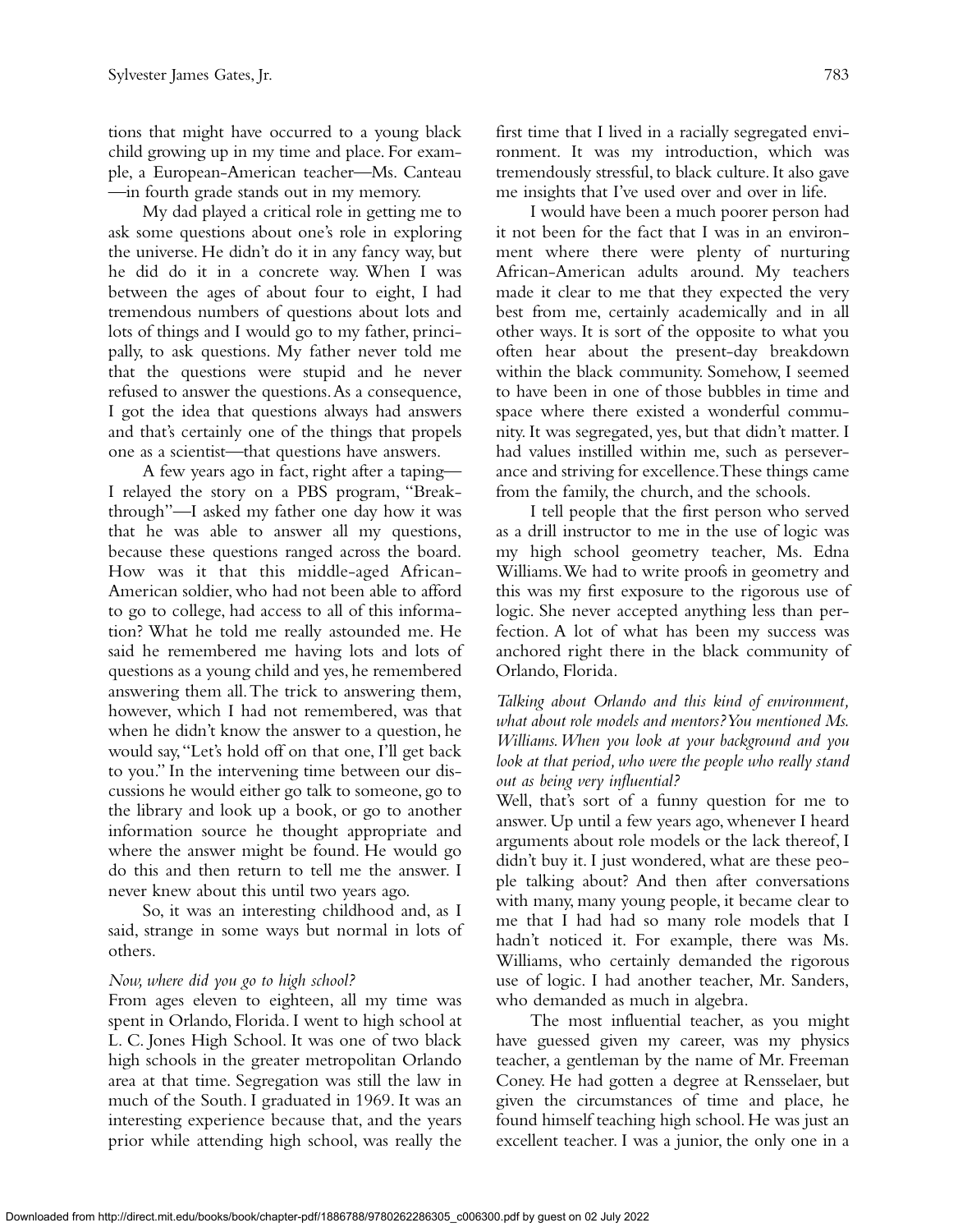class of seniors, when I took my first—and only high school physics course. It was pretty comprehensive, going up to and including special relativity. There is a process called "Compton scattering," which capped off our high school physics course and introduced me to the ideas of Albert Einstein. These facts alone are pretty remarkable, given that this was a segregated school in the South during the mid- to late '60s. I have often wondered how many students at what we then called "the white schools"were as lucky to have such a teacher.I suspected that the central Orange County School Board had no idea of the type of excellence that could be found in the resource-poor but peoplerich environment of Jones High.

So like I said, I was the beneficiary of numbers of role models, but the most powerful in my life has been and continues to be my father.You've met my father, so you know what kind of person he is. I'm amazed at my father's life, much more than I am of my own, because everything that I have become started from that foundation.

#### *How did you find out about MIT?*

There are two parts to that, too. The first part occurred when I was either thirteen or fourteen years old.There was a television show on at that time staring Danny Thomas called "Make Room for Daddy," and one episode had a nephew of his coming to visit their family.The nephew was supposed to be a genius. And what school did this nephew attend? Well, obviously MIT.At the conclusion of that program, I walked up to my father and said that I wanted to go to college at MIT.

In our family, from the time we had entered elementary school, it had been expected that wethe children—would all go to college. It was a question not of whether you went to college, but instead of where you would go to college. So I finally had an answer to this question and it was MIT. That was when I was thirteen or fourteen years old.My father's response was,"We'll see what we can do about that."And actually, I became the first member of our family to go to college.

By the time I was a senior in high school, I understood a lot more about this country and the role that race plays in molding the lives of African-Americans. I understood that given the history of the recent times—it was the late '60s as I was finishing high school—it was very unlikely that a young African-American man who had gone to a segregated Southern high school would

ever get the opportunity to go to a place like MIT. So I had essentially given up the idea, even though I had always been a good student—I was co-valedictorian of my class.

This resignation was not based on some abstract sense of oppression. During my years in junior high at Jones, I met someone who was to be my closest friend throughout the time I was there. His name was Philip Dunn. He became my chess teacher shortly after our initial meeting. By the time we were in eleventh grade, after many, many matches, we had gathered around us a collection of like-minded friends.We formed a chess club, with Philip playing first table, me second, and my youngest brother,William, third. After getting one of our teachers to act as our sponsor, we were able to arrange matches with some of the other high schools. Since ours was the only "black" high school in Orlando, then all of our opponents were "white"—perhaps strikingly appropriate for chess. On the occasion of our first match, I was amazed at the facilities, materials, and infrastructure that were available in these schools open to European-Americans but not to us. I instantly understood the hand that I had been dealt, the long odds against me that were there on account of my race and no other reason.

My response to the profound difference between the American proclamation of liberty and justice for all and the reality of the color bar was a deep and all-encompassing cynicism. I had given up on my dream, even though I dutifully took my SAT's, doing pretty well—in fact, well enough so that I was selected as a semi-finalist in the National Achievement/Merit Scholar program.As a consequence, some very strange and interesting things began to happen which ultimately ended up with my going to MIT.

It started one morning in homeroom period. The school had a public announcement system and every morning the principal would come on with a list of things to say. So one morning, my name was called and all of my friends looked at me and said, "Gee, what have you done?" Typically, if the principal called you to the office, that did not foreshadow the imminent arrival of a pleasant experience. I got up, slowly walked down to the principal's office, and when I got there I was given a pack of envelopes. These envelopes contained invitations from colleges inviting me to apply for admission.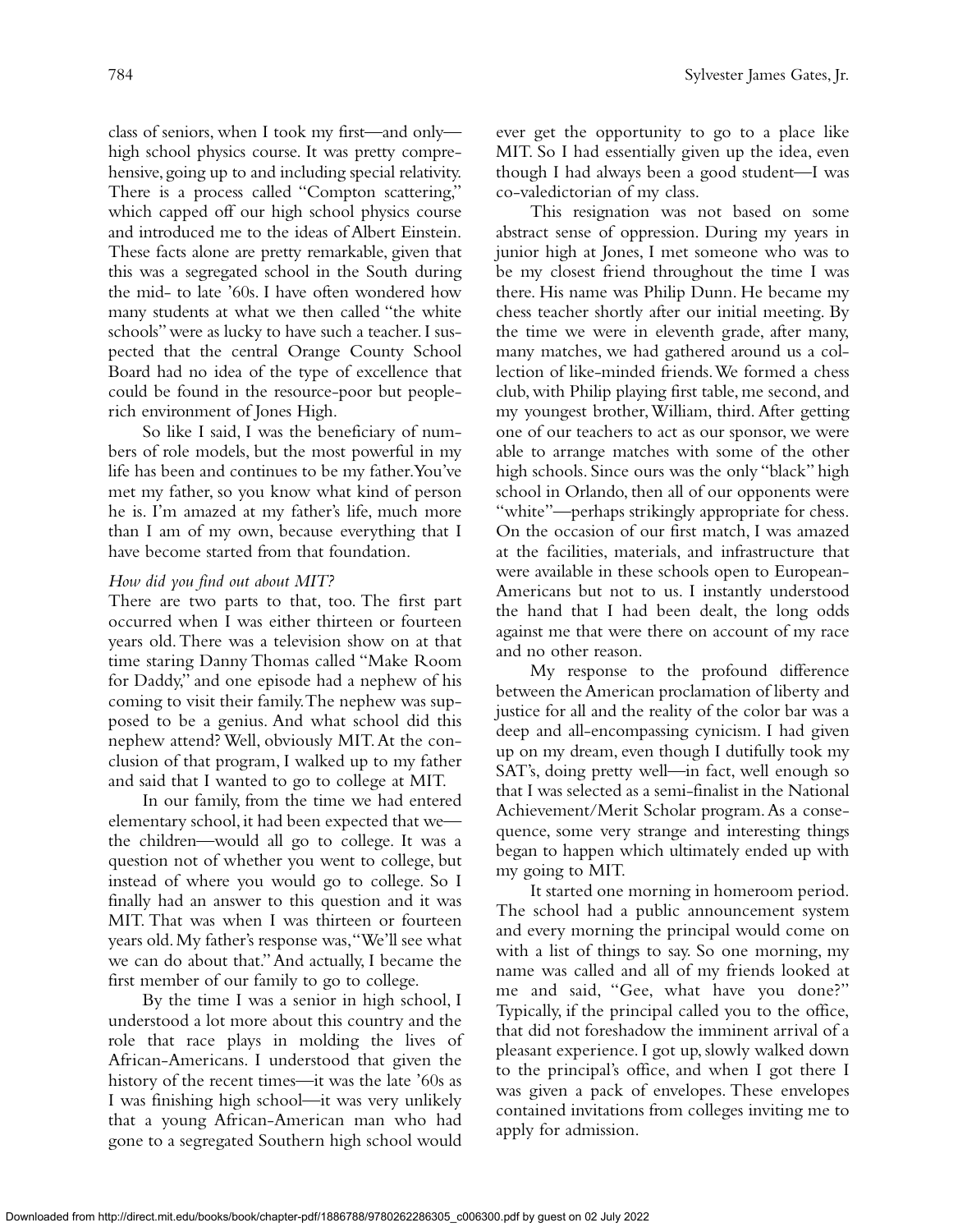This went on, I believe, for some weeks and it was really amazing. It was almost like an athlete being recruited to go to college to play ball. Among the number of places that sent letters was MIT. But as I said above, by this time I was quite cynical. I had no intention of playing my role in a charade. I thought that they would go through the motions but in the end tell me no, because black people don't go to places like MIT.

As I would get these letters, I would take them home and my father would also read them. So he was well aware that I had gotten one letter inviting me to apply to MIT.A few weeks later I got a second letter from MIT and my father asked, "Have you done anything about applying?" I said, "No, I'm not going to apply to MIT." I had gotten some good offers in these letters in the sense of people encouraging me to apply. The place that I had decided to apply that was farthest from home was Michigan State University.They had put together a really nice package and seemed very serious about inviting black students to join their student body that year. In fact, this was the year that most of the major universities first actively began seeking to recruit capable African-American students.

### *That was when?*

That was 1969. My father's response was, "How are you going to pay for your education?" I said, "Well, I was going to ask you and Mom for help." I called my stepmother Mom. He said, "Really?" "Yes." "Michigan State?" "Well, you know that's probably where I'm going to end up going." "What happened to MIT?" "They don't let people like us go to places like that. I don't feel like wasting my time and being told no.""Well, you're going to apply to MIT."

The relationships in our family were such that what dad said was what happened. So I dutifully applied to MIT. Of course, the truth was that I desperately wanted to get into my dream school. But with the foolish but common bravado of a black teenage young man, I was going to be too cool to fall into the trap of a perceived put-down.

A few weeks later, one day I came home from school and dad was sitting in a rocking couch that sat out on our porch. This was highly unusual because very rarely did he arrive home before I got home from school. He was sitting there with a big smile on his face and I knew, the instant I saw his face, that I'd been admitted. I ran to him and got a big hug.

#### *That's really a great story.*

Maybe, but we have lots of weird stories like that about our lives.

#### *So you got accepted.What happened after that?*

I got accepted and I got an invitation to come to Project Interphase. That was the most important and intense academic experience I ever had up to that point in my life, and it remains so. It was the first time I had to be disciplined about homework and learning. Before, I had always been on "automatic pilot" with regard to school, at least since second grade. In high school, I had done things like read comic books in class.

In fact, my physics teacher has this amusing story that he has told a couple of times about how he came to realize that I might actually become a physicist. The story goes that one day in class he noticed that one of his students had a comic book hidden inside his textbook and was reading it. So he decided to embarrass the student into paying more attention. He asked the student a question and the kid answered without looking up. He asked the student a second question and once again the student answered. He finally asked the student a third question with the same response.At this point Mr. Coney decided that the kid might actually become a physicist. Of course, the kid was me. I had forgotten this until he reminded me of it a few years ago, in 1993.

So planning to go to MIT was a really serious transition to working hard in school, leaving behind the South with its segregation—or so I thought—and getting the opportunity to deal with other environments in this nation. I had grown up hearing about this "Athens of America" called Boston. It was a shock coming to Boston, because there I experienced more explicit racial hostility than anywhere I have ever lived.I thought then that it must be the most racist city in the country. These impressions were molded beginning with my experiences in 1969, which I might add were well prior to the period of busing and its attendant civil unrest which later attracted so much attention to the city.

### *How could you tell that you were experiencing this?*

That was the simple part. European-Americans, natives of Boston, were very explicit about their feelings. At some point during the first couple of weeks of Project Interphase, one of my classmates—I think it was John Mack—offered to take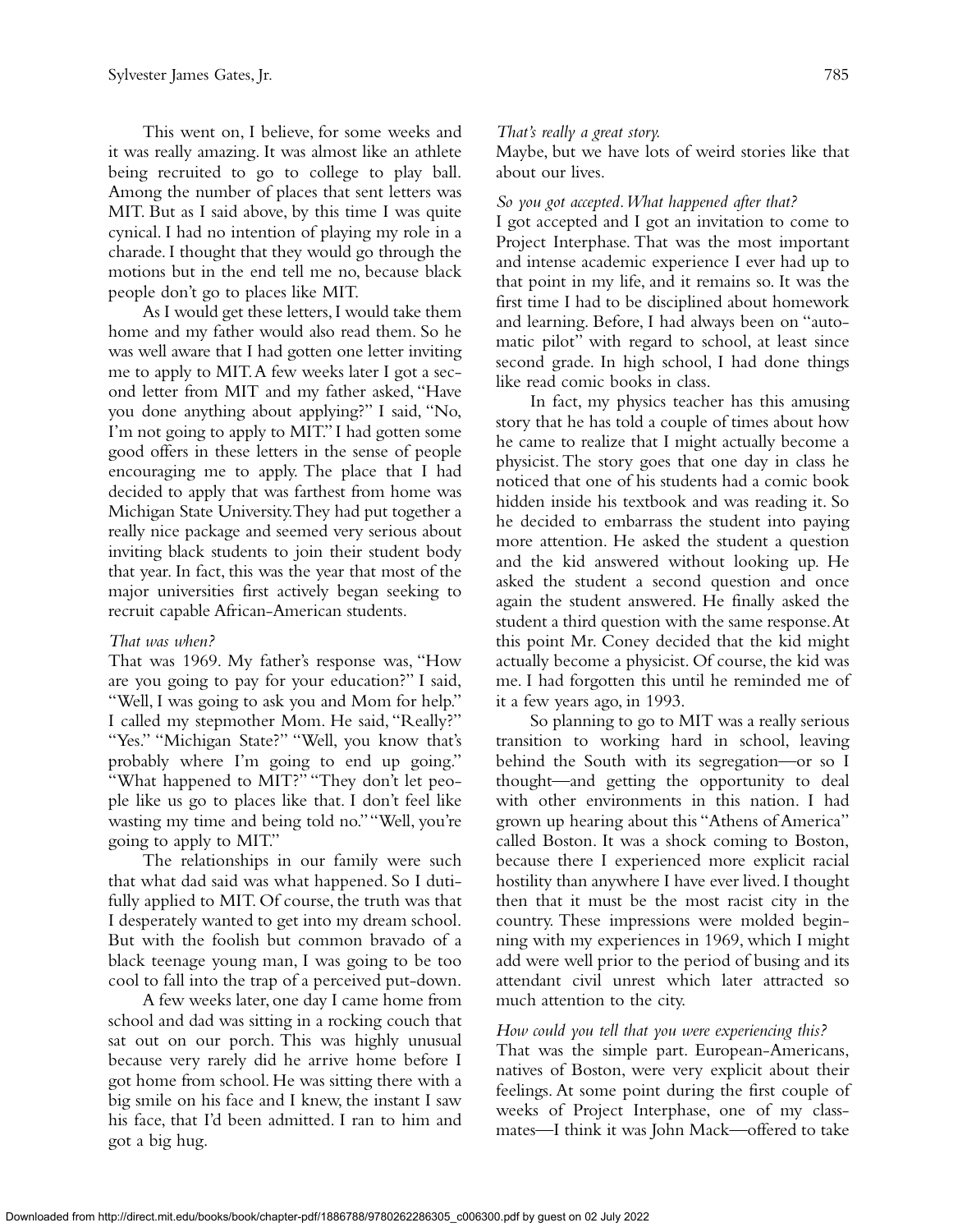some of us in his car. A number of us black students wanted to ride around the city to just get a better feel for it. We piled into his car and went riding around. By accident, we ended up in South Boston and literally—I had never had an experience like this before—as we would ride down the street during that evening or late afternoon, people who had previously been sitting on their stoops talking to one another got up and starting chasing the car and/or yelling. I will never forget the impression that occurred to me, it was like being chased by a pack of wild animals! We were shocked and, fortunately, able to make a hasty retreat.This was my introduction to Boston, and I

# *That had never happened in Florida.*

have other such stories.

Nothing like that had ever happened any place previously in my life. It was quite common for groups of black students to be walking along Memorial Drive next to the river by MIT. European-Americans would be driving by and they'd just started yelling "nigger" right out of their windows, for no apparent reason.This was a commonplace event and another part of my introduction to Boston.

### *The summer program was very intensive.*

It was very intensive—in fact, so much so that I was physically ill by the end of the summer.When I went back home at the end of Project Interphase, I slept for two straight days. During the second day, my father came into my room found me asleep and began to wonder what they had done to his son. Later, he said he was about to call MIT and inquire. I told him that I was just tired. Next something remarkable happened. He said, "Tired from doing the work?" I said,"Yes.""Well, do you think it is going to be too much for you to go back? Do you want to stay home?" "No." "Well, wait a minute.You're my son, and if it's going to be physically damaging to you,I don't want you to go back." It was really funny because I thought I had permission to fail. I told him,"No, I'll manage."

I went back because Interphase had geared me up for MIT psychologically and mentally, so much so that I had a strange freshman year. I had understood the magnitude of what would be expected of me from my time in Project Interphase. So the first semester I actually took a "light load," four courses. I found that Project Interphase had been more difficult than this. So during my second term, I took six courses including 18.03, the course in differential equations. Ordinarily, this is taken during the sophomore year at MIT. But since four courses had felt like less work than Interphase, I had thought that six courses might be just about right. Six courses turned out to be a little bit harder than Interphase, but I stuck out the six courses and finished the 18.03 course during my freshman year while I was still on the pass/fail grading system.

### *That's unusual.*

Yes, it is a little bit unusual.As a kid, you do things because you don't know what is the expected.You just do them. By the time my freshman year was completed, I had completed 18.03 and was thus able to take lots more and more diverse courses for which it was a prerequisite during the first term of my sophomore year.

# *Did you at that point know that you were going to major in physics?*

Well, those were my hopes. As I said, I took a physics course in the eleventh grade in high school with Mr. Coney.Within two weeks of beginning that course, I knew I wanted to be a physicist. But my interest in becoming a scientist went back to the fourth grade. An event occurred in the exchange between my father, me, and my myriad questions that pointed me in this direction. The event surrounded books that let me know that the stars in the night sky were places to which one might travel.

### *So nothing had changed your mind yet at that point?*

Well yes, something did change my mind. Although I wanted to be a physicist, I didn't know if I was going to be able to become one. In fact, as you know, I have two bachelor's degrees from MIT. That's the result of an accident. It was not purposeful.What happened was that as an undergraduate I wanted to major in physics, but I had better grades in my mathematics courses than in my physics courses. So I declared myself a mathematics major during my sophomore year, but continued to take physics courses on the side because that's what I really wanted to do.

Then at some point during my senior year one of my fellow black students said, "Well, Jim, you've been taking courses in both departments, haven't you?" I said, "Sure." She said, "So why don't you just take both bachelor's degrees?" I had never known that you could get two bachelor's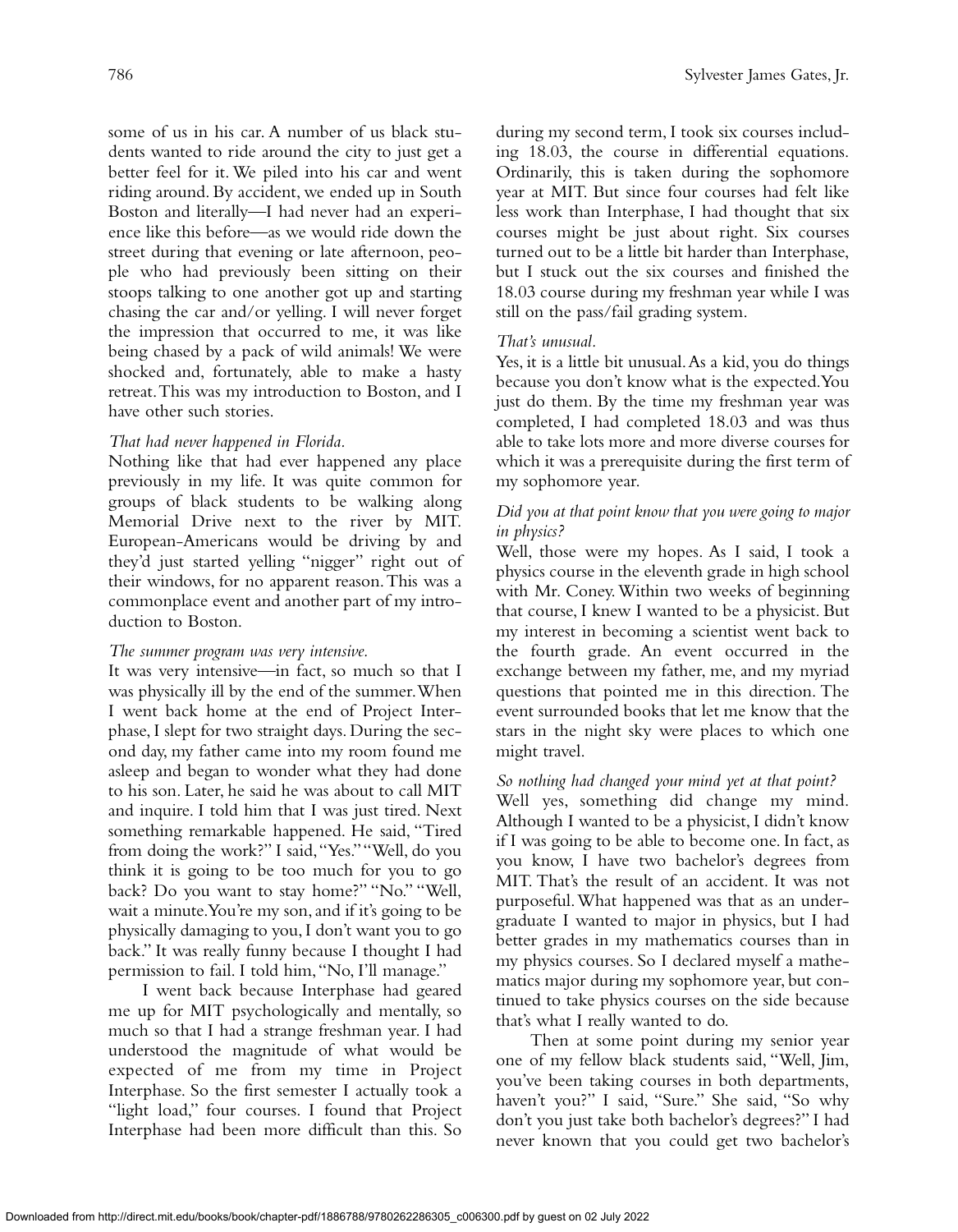degrees. I went to the physics undergraduate office, and they said that all you had to do was to take some lab requirements and that was it—and do a thesis. I had enough credits to separately take the bachelor's degree in physics along with the bachelor's degree in mathematics. I began work on an undergraduate thesis under the supervision of Professor Ingard in the physics department. I didn't quite get it finished in time in June to get the physics bachelor's degree, but I finished writing up the thesis—on a problem in acoustics—that summer, so that by fall I had also gotten my bachelor's degree in physics just prior to going to graduate school.

## *When you look at that undergraduate period, what are the highlights of your experience?*

First of all, this was in the period of 1969–1973. This was the height of the "black revolution" and anti-war movements on campuses across the nation. In the vanguard of the former, there were the Black Panthers, the Republic of New Africa, the Nation of Islam, et cetera. The killings at Jackson State and then Kent State occurred during my undergraduate years. Woodstock was something people were talking about attending, and the first manned landing on the moon occurred during my first summer at MIT. It was a time that, upon looking back, I wonder how we all survived.

This all had an impact at MIT. From my dormitory room, I watched the "tactical police" march onto our campus in full battle regalia, also known as riot gear.This gave me a small sense of what it must have felt like to watch brown shirts and goose-stepping soldiers march in other places and times.The expression "power of the state" was rendered starkly real. I can recall members of my fellow African-American students at MIT deciding to quit school to "work for the revolution and Nation-time" by joining the Black Panthers or RNA. Others proselytized for these organizations attempting to enlarge the membership.

I don't recall the anti-war movement having such a large impact on most black students. Mostly I think this was because many African-Americans, even though we very well understood that disproportionate numbers of African-Americans were fighting in Vietnam, had the attitude that for a lot of us it was only by the sheerest chance that we had the opportunity to attend these universities. Had I been born a year earlier or started firstgrade one year earlier, I know that there was no way that I would have had the chance to go to MIT. I recall that after the Cambodian incursion, a boycott had been called for among MIT students. I and a number of other African-American students ignored it. One day as I was going to class, a southern European-American fellow MIT student stopped me and tried to convince me that I should show solidarity and not attend classes. I told him that I could not afford to skip class and that too many people had fought for the right for me to be there talking to him.

On the other hand, you confront world-class scientists and engineers for the first time in your life and the standards that they uphold in their professional operations. I think for everyone who comes to MIT, that is a huge adjustment.As I had said earlier, I started to make that change during Project Interphase. The bulk of the transition occurred during my undergraduate career when I had Nobel laureate-caliber or near-so individuals as teachers and actually asking me questions! I usually managed to do okay.

Looking back, I'm not sure how I did it. I remember lots of all-nighters, "pulling allnighters" as we called it, when I would stay up all night to do my homework. I also recall a lot of good comradeship with my fellow African-American students there. We were really a community. I don't know about anyone else, but I could feel the support of that community when things seemed about to fall apart personally. To have friends with whom you could go and shoot pool or bowl, sit down and discuss philosophy and the revolution, talk about what you were going to do after you graduate and why that was relevant to the larger black community, was a privilege and an invaluable resource.

A number of us black physics students had a mythical place that we called "the Colored Center for Theoretical and Experimental Physics— CCTEP." The name was both a joke and a serious challenge to the circumstances in which we found ourselves. I was also a founding member of the Black Student Union Tutorial Program, a self-help effort to assist some of our younger colleagues academically at MIT.As a member of the BSU bowling team, I found a form of physical competition that was my style. In my final year on that team, we won the intramural championship. Of course, the biggest highlight was graduation, which I did not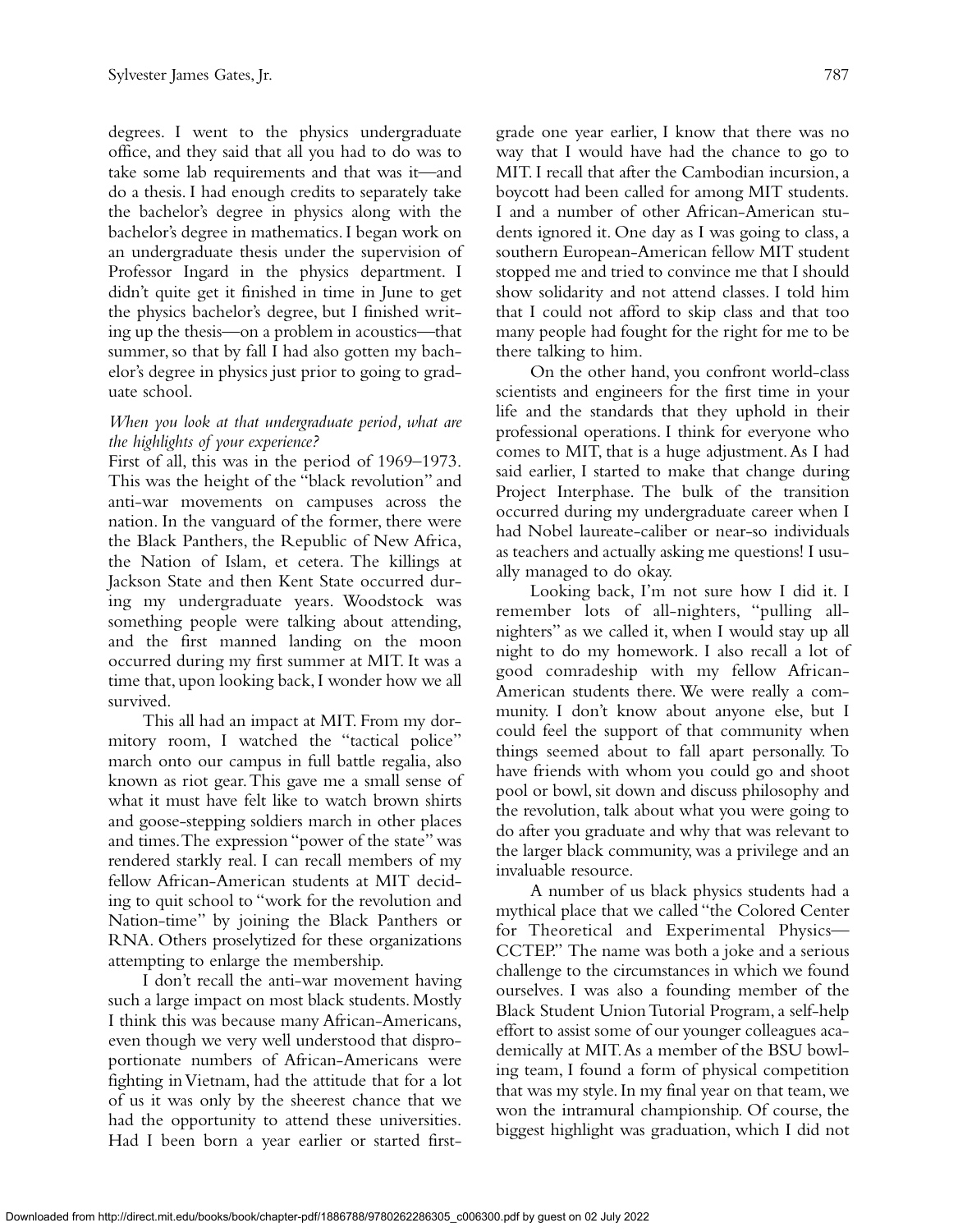attend since neither of my parents came up.Nonetheless, this was a very, very happy occasion.

All of these things, and many more, went on within the community of black students at MIT during my time there. That sense of community was a great source of support when things looked bad and you needed to have friends surround you. It was like being in a war and having these people in a foxhole with you.

*Talk a little bit more about that.When you look at the community at that time, was it more embedded in the organizations or was it more embedded in residence halls? Where was all this community?*

That's a complicated question to answer. Partially, it was certainly embedded in living groups. ("Chocolate City," a predominantly African-American living group in one of MIT's residence halls, had not yet come into existence.) It sort of evolved out of one of the living groups, one in Burton-Conner, or New House, or whatever.The point is that it is an output of a process, not an input.There were similar groups in other halls for example in East Campus, where numbers of my friends such as Dave Lee lived.A smaller such group, of which I was part, lived in Baker House, my dormitory. Ron Blount, my roommate during my freshman year, and Elliott Borden were members of this group. So in a sense, you had your living groups where the smaller black communities existed.These were also components of the BSU, since we all participated in its activities.

## *What about influences in terms of faculty during that period, particularly on the academic side?*

First of all, there are a few of my instructors who played a very big role when I was an undergraduate. The first was probably Vera Kistiakowsky, who was my instructor in the physics course 8.01. Throughout most of that course during the first semester of my freshman term, I had struggled.At the mid-term there was scheduled an advisory meeting. I recall her sitting down and asking me, "Well, Jim, what's going on? You seem to be having trouble."Yet by the end of the course I had done very well, especially on the final.At my final meeting with her I remember her being very happy—a smile on her face—with the mastery I had shown—"Look at what you have done on the final.You really learned the material, period." To get that kind of encouragement from a professor, what student would not want to hear something like that? She was certainly a standout in my mind.

*This was during your freshman year, right?*

Yes. Some other people played a very important role. There was Brian Schwartz, no longer with MIT, but then affiliated with Concourse, an independent study program, and with the Bitter National Magnetic Lab at MIT. Brian more than anyone else really started me seriously thinking about how to become a good teacher. He did that while he was an instructor in Project Interphase. At that time, summer 1971, I was a calculus tutor and in later years became an instructor also. But Brian was the first person who made me think about what it meant to be a good teacher and what one has to do to become one. He was certainly an outstanding example, and I have the imprint of his presence stamped on my entire career as a teacher. It was because of my joy at being a teacher that I began to think about a career in academia, in addition to wanting to become a physicist.

Other people include Professor Margaret MacVicar, with whom I did not interact so much as an undergraduate, but certainly more so later. There were a couple of people who were crucial in my going to graduate school in physics. One was Professor David Frisch and the other was a retired vice president whose name escapes me.

### *Al Hill?*

That's right, Dr. Hill.They, more than anyone else at MIT, are responsible for my continuing on to graduate studies there in physics. So I bear these imprints as I have gone through my life. Then finally, of course, there was Jim Young, whom I met on one occasion as an undergraduate. I think I was a junior, and the regular lecturer for one of our courses in electrodynamics was away. Jim was a guest lecturer. He came in, gave a lecture none of us understood, and I said to myself,"I never want to work with that guy!"

*You mentioned shifting from being an undergraduate, but is there any other highlight that you want to mention before we move on to talk about how you made your graduate decision?*

Highlights of my undergraduate experience are far too numerous for me to describe. It would take hours and hours just to relate lots and lots of things. Most important for me were my friends, without a doubt. Sure, there were requirements of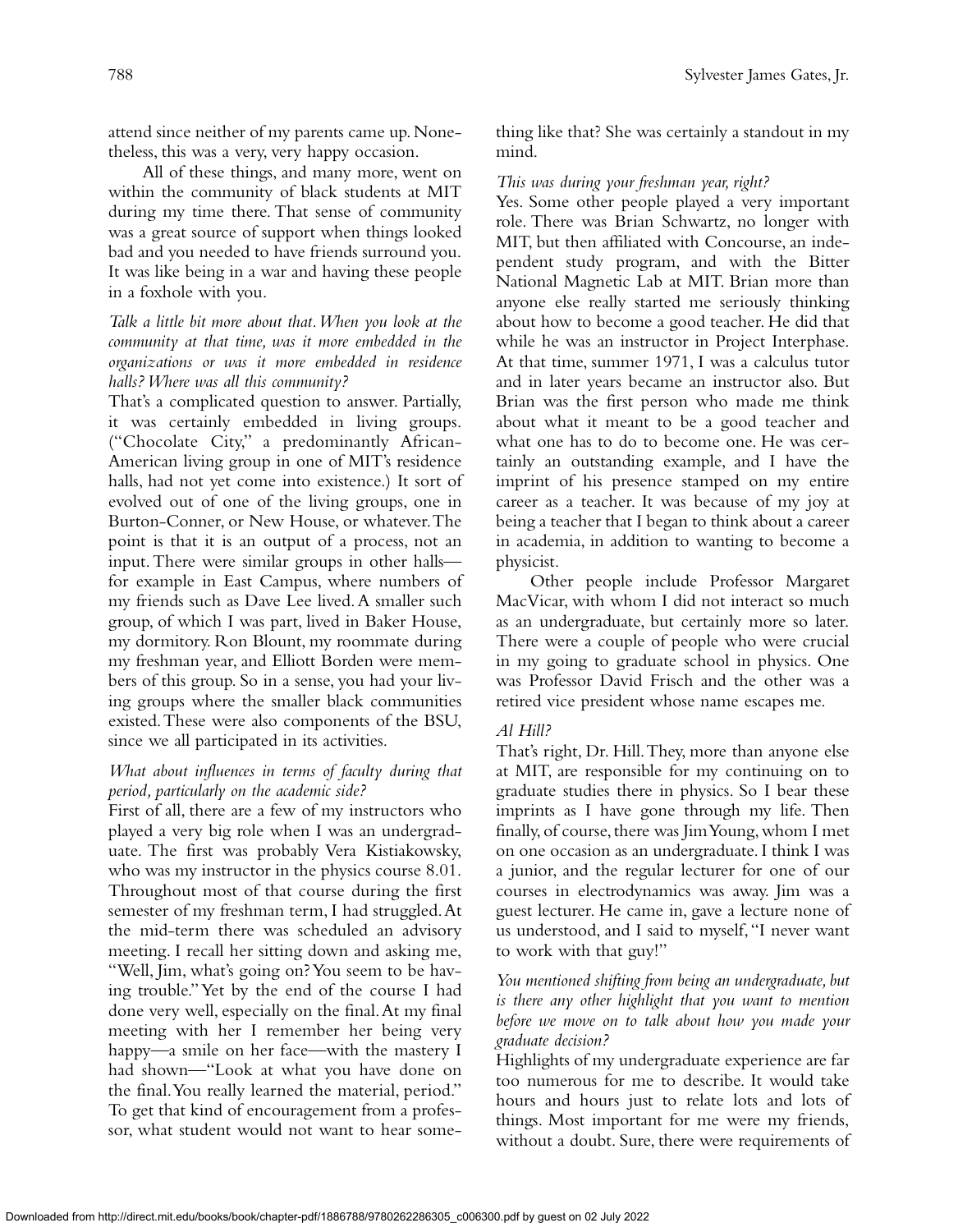the course work and what have you, but it was the people who made MIT a livable place, a place where I could survive and eventually thrive. People like Elliott Borden and Ron Blount were great friends.

Let me tell you just one story about something I like to call "the Great Race." Elliott ran for the MIT track team. I did not do much of anything competitively, except to bowl. One day Elliott looked at me and said,"Gates, look at you. I bet you're so out of shape because you don't get enough exercise." I said, "Well, I'm sure that I could beat you at whatever it is that you think you are good at in track." I was probably a little crazy in those days, like most young men.

So we decided to have a race.The race was to be a bridge circuit—a middle-distance race. We started from Baker House, ran down the river until we got to the Boston University bridge, crossed over the river, ran up in front of BU back to the Harvard bridge and returned to MIT.Elliott figured that he would just burn me and a couple of the other fellows who also decided to join us. So anyway,we had the race and to make a long story short, as I recall it, I won! He was amazed because I had never done any athletic training for this challenge.

#### *And he was on the track team?*

Yes, he was on the MIT track team. So that sort of thing happened among friends. I began bowling due to my friend, Ron Blount. I took it up during my freshman year while we shared a room in the Baker House dormitory. Ron was a fantastic bowler when I met him. Bowling became very important to me while I was a student.

I was never a very good test taker the entire time I was in school. I seemed always to have the experience of sitting down at an exam, spending at least twenty minutes to half an hour with absolutely nothing written on my paper except my name, because I was simply astounded by what questions were being asked. I was in shock, basically. I would sit there and then with around half of the test period remaining, I would slowly begin to bring some kind of order to my thinking and salvage something. I'd jot down a little and then a little more as understanding would dawn on me. I'd jot that down. At the end of the exam, I'd be going as fast as I could trying to get the thoughts out of my head and onto the paper. Then there would always be a couple of problems which I now knew how to solve, but it was time to quit.

Then about five minutes after the exam, more answers would show up in my head.You cannot tell the instructors then!

Tremendous amounts of frustration would build up from this pattern, and the way that I kept myself sane was to go bowling. I'd bowl four, five, or six games in a row and physically work out the tension. In those days there was a bowling alley at the student center at MIT.It was for me a life saver.

#### *In the basement.*

That's right, in the basement. So bowling was very important. It was the comradeship of friends that got me through as an undergraduate. My professors were great in terms of the technical competence, but that's different.

#### *How did you decide on your graduate program?*

By the time I was a senior and about to get two bachelor's degrees—one in mathematics and one in physics—and still with an idea that I loved physics, I had a very clear understanding that grades are important markers for admission to graduate school.So I applied to a number of places across a range of disciplines. I applied to Stanford, to their plasma physics program, I believe, and to their applied mathematics program. I applied to Michigan State again, I think. At MIT, I applied initially only to the mathematics department for admissions to their applied program.

This is where Inez Hope, a fellow student and friend, Al Hill, and Dave Frisch came into play. I had by the time of my graduation been convinced that I would not have the opportunity to get into graduate school in physics. I simply did not think my grades were good enough. The inability to perform well on tests showed, and I was not a straight "A" student in physics. Inez, during a conversation about graduate schools, suggested that I could talk to Al Hill about graduate school because she thought he was someone who could give me good advice.

So I went to see him, he sat me down, and we talked. I guess he got the idea that I was a pretty serious guy about studying physics. He said, "Well look, I don't know how good a physicist you are. How did you do on the graduate exams?" I gave him the numbers. He said,"Well, that's not so hot." I said,"Yeah, I know.That's why I'm not thinking about trying to get into graduate school in physics." "What test did you take?""It was in mathematics." "What does that have to do with physics?""Well, I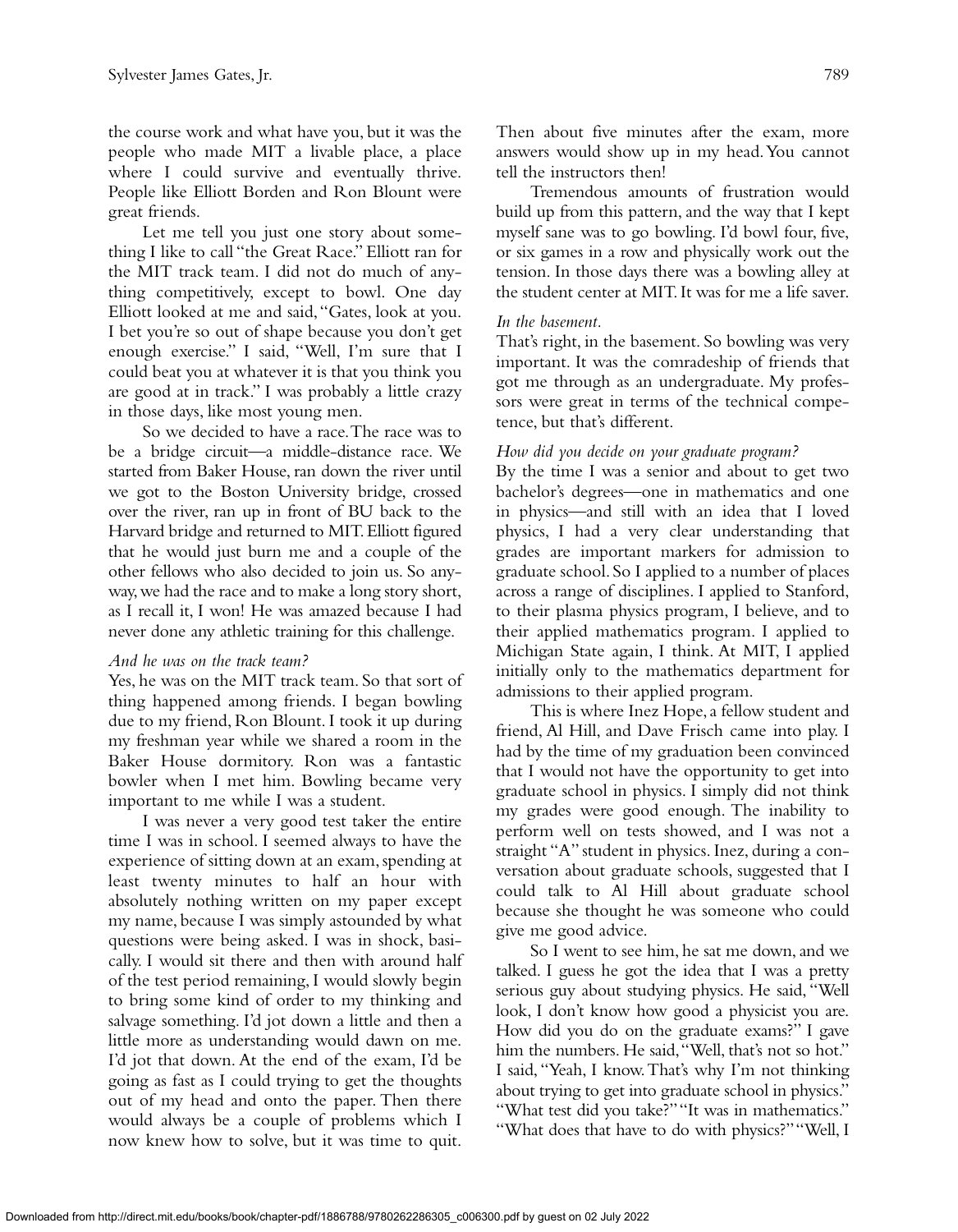didn't take the physics exam.""Look, I'll send you around to one of my colleagues, Professor Frisch, and we'll see what we can do about your getting to take a physics exam."

The way the system worked in the department those days was that first-year students had to take something called a qualifying physics examination. They used this to assess what was the nature of the undergraduate background that incoming students brought with them. So they essentially gave me one of the recent past versions of this exam and I did pretty well on it.Why my usual exam panic was not there, I have no idea. So even though I hadn't taken the usual achievement test in physics as a graduate student on the Graduate Record Examination, I had this other examination which sort of indicated that, gee, this guy's gone through four years and actually learned some physics. So this result was used as part of the decision as to whether I should be admitted to the graduate physics program at MIT.

To my very great surprise, I got admitted to a complete physics program offering a wide range of options for an area of specialization. I was then confronted with the question of whether I should study mathematics or physics as a graduate student. Also, the question of whether I would do so by leaving the metropolitan Boston area arose.I had to face the question of packing up all my stuff—in those days, it seemed like a lot—and moving it across country to as far as possibly Stanford in California. In the end, I decided that it was too much of a bother and decided to stay at MIT.

This is a perfect example of just how silly my decision-making process was sometimes when I was a young person. This was one of the most important decisions of my life and, to some large degree, the decision was made out of laziness!

*Now, that particular phase certainly suggests that one has to have some real strong advisors in terms of your field of interest. How did that emerge in terms of the people who became your advisors at that time?* Do you mean as an undergraduate?

*As a graduate student.I'm moving to your graduate level.* Well, this is a difficult question for me to answer. None of the individuals whom I named in the story above were formally assigned to me as advisors. In fact, to me the most remarkable thing about the story was my luck in having friends who knew with whom I ought to be discussing such matters and the fact that I had just enough sense to follow the advice of the people whom I encountered.You will recall my earlier telling you that by the time I graduated from high school, I was quite cynical about the way that things really work in our world. I still think it was dumb luck that things worked out pretty much as I had dreamed while a senior in high school.

During my time as an undergraduate, there were certainly people formally assigned to me as advisors. Although I would normally see these people once or at most twice a semester, I never actually sought them out for advice. I sort of always knew what I wanted to do, so I did not need advice on direction.At least, I thought it was more clever or more efficient to watch what other graduate students with aspirations similar to my own were doing. For example, in my second year of graduate school, I noticed that a lot of the graduate students with whom I had been taking courses were then starting to work on research problems with faculty members. That prompted me that it was time to go and talk to someone about doing research.

I never really relied on advisors the entire time that I was a student. A lot of this stemmed from my natural distrust of "the system."

## *If I remember correctly, your official advisor was Jim Young.*

For my Ph.D., yes. He was indeed my thesis advisor.

# *How did that happen?*

Well, that's also a story.Of course,you can get tons of these stories from me if you keep asking. Remember I told you that I had met Jim Young two years earlier as an undergraduate. So in my second year of graduate school, I began going around talking to various professors about perhaps doing a Ph.D. under their supervision. I knew that I was interested in theoretical or mathematical physics research. I also knew that I wanted to do something on gravity, so it was a big issue in my mind whether I should think about general relativity or about particle physics. In fact, I also knew that it was actually quantum gravity—something that really did not exist—on which I wanted to work.

In the end, I decided that general relativity and working with people trained in general relativity was not the way for me to get to my goal and that particle physics was much more "physi-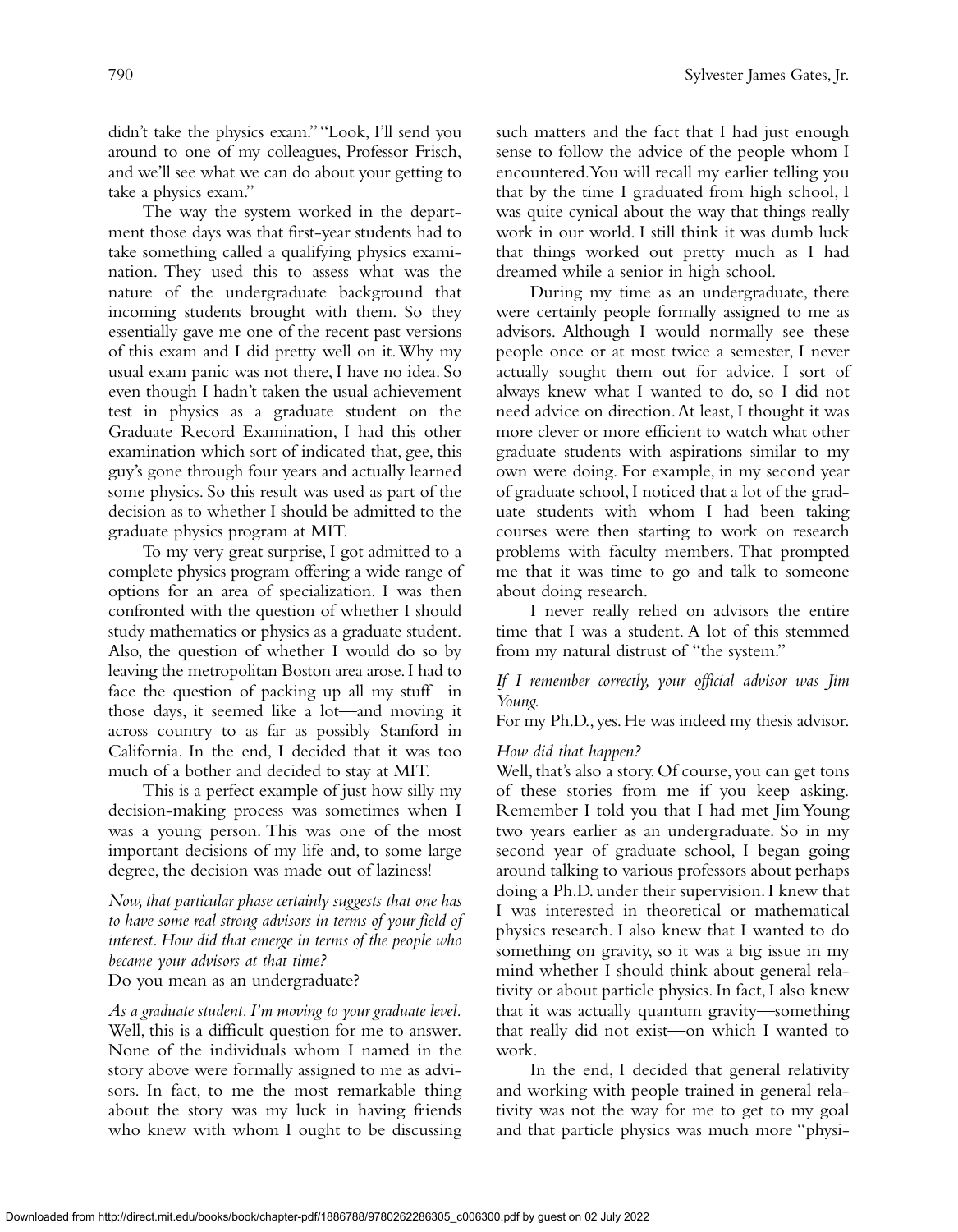cal"—grounded in experimental observation. So I went to a couple of faculty members in the Center for Theoretical Physics—Professors Ken Johnson, Roman Jackiw, and Jim Young. I first went to Ken, walked into his office, introduced myself and said a few words about what I'd done as an undergraduate and graduate student, and sort of asked him if he was taking on any graduate students.The response was, well, that he really would not advise me to think about working in this field. I was highly insulted! This person essentially knew nothing about me and yet he was there making a snap judgment that if I heeded would not have let me pursue the career I really wanted. He explained that the basis of his advice was the tremendous nature of the competition, how fads—most often of little lasting value—regularly shake up the field; it's a highly non-linear field—the politics are something awful and just plain difficult to work in. I was still insulted to the hilt and walked out angry.

Many years later, I was discussing our field with an older colleague and he revealed that the statistics are that about one in forty new Ph.D. holders in our field go on to become tenured professors in the field. Of course, now when students first come to me to ask if I will advise them, my initial response is almost always that they should consider another area of physics. Ken did something very valuable and valid for me, although at the time I did not recognize it.

## *What do you suggest such students do?*

Initially, I tell them go do something else. I tell them essentially what Ken told me—go do something else, make your life simpler. If a student will be turned off by my telling them that they cannot do this field, then they don't need to become my student. It takes a determined personality—a thick skin—to attempt to work in this field. If a student will come back a second time, even if it is not to discuss it with me, then it shows that internally they have a sense of self-confidence that will direct their efforts toward weathering their future travails. I very much believe in this.There's a second part to the Ken Johnson influence in my career, but I will come to that shortly.

Next I went to Professor Jackiw. He was the person that all of us theory students wanted to work with, at least figuratively speaking. He was the guy with the best reputation among us graduate students.There is a mathematical result of deep physical significance which bears his name, the "Adler-Bardeen-Jackiw anomaly." We graduate students were like, "Yeah, who wouldn't want to work with him?" But he had lots of students already, as a consequence. I sort of delayed my approach to him and by the time I did speak with him, he said,"I really have too many students as it is.Why don't you talk with some other people in the CTP?"

So at that point, another friend—a female senior undergraduate in another department suggested that I talk with Professor James Young in order to get some advice about approaching faculty members, and also that I should seek his advice on solving the problem about getting started at research, but not necessarily to become his student. His reputation for being incomprehensible was still very much in effect. However, he had also been the thesis advisor to Dr. Shirley Jackson, which showed that a student could reach the Ph.D. under his supervision.

So I went to talk with him and he asked what I had done.We had a very pleasant conversation. I told him what was my background and what were my areas of interests. He said something like, "Well, let me think about it for a few days and I might come up with some useful advice to give you. I don't want to take you on as my own student because I don't have any appropriate problems on which you might work. I'm sure with some thought, I can recommend what you should do next." A few days later, he actually called back and said, "I have a problem that might be appropriate for a beginning student after all. So do you want to discuss it?" We did and, in the end, the problem he described seemed very interesting and something that with some effort I could complete. It was a question he and some collaborators on a research paper had not answered.

So I said, "Sure, I'll work on this stuff."Very quickly I found that I was learning new material. I had reached a certain level of mastery to do the particular problem he had asked me to research and, I think to his surprise, it was done in fairly short order. I reported my results to him, but we did not publish it. My result supported an assumption that had appeared in their paper without rigorous proof. Interestingly enough, however, the method that I used to solve this problem—technically, "finding the most general but irreducible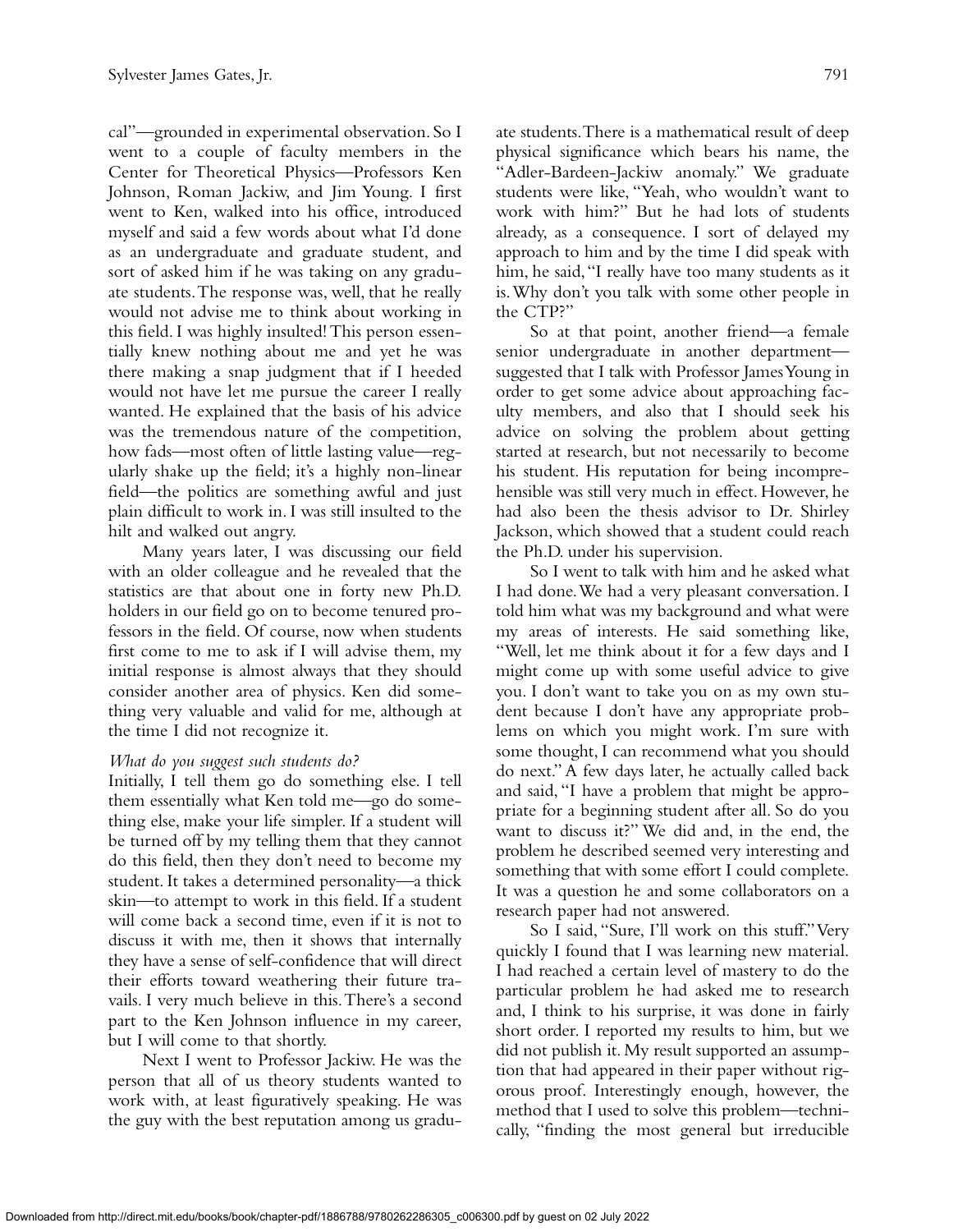form of a Higgs potential given an arbitrary group and field representations"—appeared later as a published paper by a faculty member at another university. The fact that I had independently thought of this method prior to an actual professor, gave me a tremendous boost.

So at this point, I basically became Jim Young's student. I got sucked into it by the material. For me, it was just an excellent student-advisor relationship. In the end, what Jim provided for me was complete freedom to do exactly what I wanted to do. Although he started me out doing research in a particular area, it transpired that by the time I had completed his assigned problem, I started generating my own questions in the area and that led to another few research papers. By that time or shortly thereafter, I realized that if I kept my focus on this topic it would be very difficult to distinguish myself from many other young people, because there were essentially "cookbook recipes" that one could use to carry out this type of research. So I began to look around for something that I thought would enable me to make my own mark that could clearly be discernible.

I made a survey of the research literature this was 1976—and I found this one topic called "supersymmetry" which had only been proposed beginning in 1974. It was really new and therefore had to have lots of room in which to do fundamental research. I also had the intuition that this subject had the potential to become something extremely important, because it was based on an idea that had never before been proposed in theoretical physics. So I picked this as my next area in which to work and told Jim that's what I wanted to do next. He asked if there was anyone in the department with whom I could discuss this. It turned out that no one in the MIT physics department knew anything about this stuff. So I basically ended up teaching it myself—to me—by reading the research literature. Jim was always there to discuss things when I got stuck, but otherwise he let me have my head in attacking this. I assume that he, by then, had enough confidence in me to think that I would not get myself into trouble.

Very quickly I was able to get to the forefront and then I was able to contribute my own new ideas that had never previously appeared in the physics literature and which contributed to the progress of this new topic in physics. It was pretty exciting stuff for a pre-doctoral graduate student. Jim was perfect because a lot of advisors would not have permitted a student to strike out so totally in an untested direction. They would have advised the student to take a safer direction.When I began working on supersymmetry, there seem to be a general attitude among theoretical particle physicists of,"Gee, that stuff you guys do isn't really the 'best' theoretical work under way." Now more than twenty years later, the topic of supersymmetry is one of the dominant themes in the entire field—supersymmetry, superstrings.All of this follows from a sort of natural evolution in the development of the topic.

So I found myself doing research that is at the foundation of much of today's activity in the field. In fact, just about three or four days ago, I noticed a citation by some researchers in Japan of my very first paper written on the topic in 1977. In that paper, I gave the first suggestion of something called a "supersymmetric gauge phase factor or SUSY Wilson loop factor." I have been very fortunate in my career in one way. I have been the first person to describe a number of results which later have shown themselves to be of huge interest in my field. Another such example is something called "the  $N = 1$  formulation of  $N = 2$ SUSY YM." I first wrote about this in 1984, and now this is a part of an exciting development called "Seiberg-Witten theory." In fact, my thesis in 1977 became the first one at MIT that included research on problems in supersymmetry. So I was extremely lucky in my choice and the accident of the sense of my aesthetic or intuition that I bring to the business.

*You are at the cutting edge of it. If I hear you correctly, you chose a field that had just emerged two years before you actually got into it.* That's right.

*You're an undergraduate and graduate product of MIT. What kind of advice would you give a young Jim Gates coming in the door on the undergraduate level as well as the graduate level?*

I often tell people that I don't give advice, but I will tell people what I found to be useful as I was going through the various early stages of my career.The most important matter, both at undergraduate level as well as the graduate level, was my mental health. A lot of it had nothing to do with intellect, but a whole lot to do with how I felt about me.These are not necessarily things I would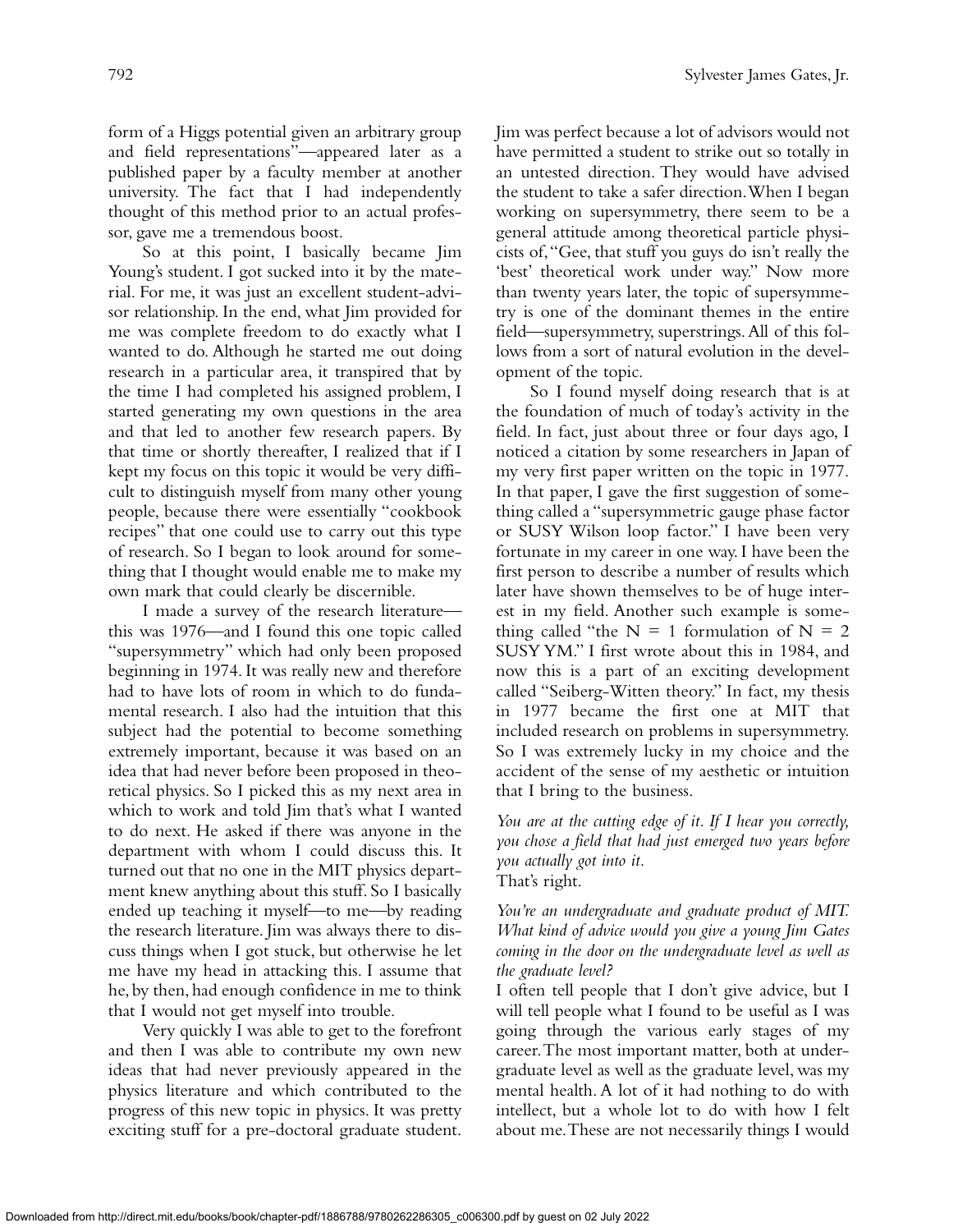want a student to emulate. For example, when I was an undergraduate, almost every semester for about two weeks I would not go to class.The reason was because I would instead be sort of using that period to mentally clean up whatever was going on inside of my head. Now that meant that, of course, I did no homework. Obviously, I would not schedule my "vacation" so that I missed any tests.

So what took place on the vacation? Well, I sort of just sat around in a sense and took stock of the mental furniture and rearranged it as necessary. And this process worked for me as an undergraduate, even though when I "returned" I was behind in some sense in my classes. In graduate school, I don't recall having to do this. I think it is paramount that one look to one's own happiness and find ways, even if they are only small ones, to make oneself feel a sense of accomplishment and with options to exercise, no matter how bleak things appear.

The bowling was also a large part of that for me. As I said before, to get over the frustration I felt with the way exams would go for me, I'd go practice bowling, and think often about the ball's angular momentum vector while doing so. I think I mentioned that in my final year at MIT, my team won the bowling championship. It was a very sweet victory, as we defeated a team to which we had lost the championship two years earlier by just two pins! My contribution to the championship says something about how much practice I had gotten in.

There is an epilogue to this. When I was at Caltech as a postdoc, 1980–1982, my teams won the championship of their bowling league, too, for both years. So clearly I had to have had lots and lots of frustration with exams, which meant lots and lots of practice. I tried to keep my personal life in some orderly manner, with varying degrees of success and failure. That was extremely difficult, since as a young adult I was grappling with issues of choice, behavior, self-esteem, and the respect of those who mattered around me. I found I had to have places to put those things and the time to sort through them. Friends mattered tremendously and assisted me in keeping my perspective.

My choice of friends was critical to me. For example, there were three of us buddies during my freshman year.We called ourselves "SyRonSyl" two guys and a lady—and we discussed philosophy and all sorts of things.We composed aphorisms for example, "That which pleases little changes, that which changes little pleases."We went to the movies together, and so on.While these final stages of reaching maturity were occurring, assuming I actually did reach it, there was the challenge of an intellectual awakening under intense academic pressure.This lent itself to some really weird effects in my life.The way I learned to integrate in calculus owed itself to a dream; I had one friend who, upon being awakened, shouted out "pi" to six decimal places, or so I was told.

So all sorts of areas were important and had to simultaneously be managed. I had to find a sense of balance and maintain that internally. A sense of self-worth was the key. I did not ignore its maintenance. Those are the things I consider important to say on these issues.Those things that are deeply personal cannot and must not be ignored.

### *It seems like I remember something about you going to Harvard.*

Yes, there was something about me going to Harvard. In fact, Ken Johnson, the same professor who judged me to my discouragement, played a critical role in this. When I was finishing my Ph.D., Professor Young had the idea that he wanted to have me nominated to become a candidate as a junior fellow of the Harvard Society of Fellows. Nomination for this could only be done by members of the organization and former junior fellows. In our department, Professor Johnson was one such person.So in fact,Professors Johnson and Jackiw along with Professor Young were responsible for opening that opportunity for me to go to Harvard.

### *These are Nobel laureates?*

No, however, they are both at a high level of accomplishment and vastly well recognized for their contribution to the field of physics. Unfortunately, neither has been recognized with that prize.

### *They're on that level, though.*

Yes, they're certainly top-ranked theorists by anyone's standard. So they nominated me to become a junior fellow of the Harvard Society of Fellows at Harvard University, the significance of which was not clear to me at the time.

*What did it mean?*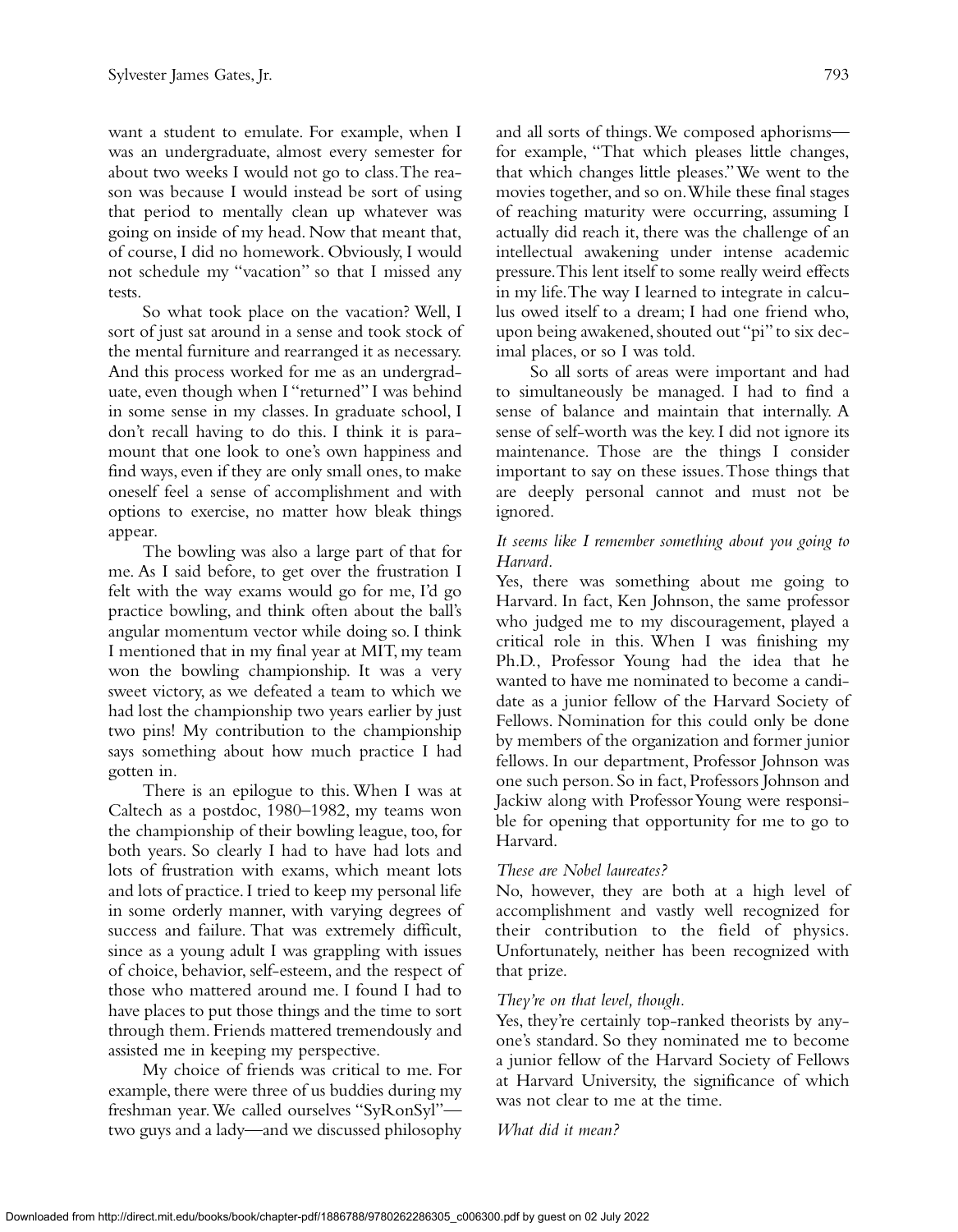What did it mean? Well, it matured me professionally in a way that I appreciate now much more than at the time. It sort of got me used to a type of life in academia and academicians that I found extremely useful to have as knowledge and experience. It showed me that even those who are considered the best across a broad array of disciplines were not that different from ordinary people, i.e., me. Along these lines, I particularly recall being appalled at some of the views that I found. A young junior fellow in the social sciences once commented that he thought that the fate of Native Americans was perfectly moral because the European settlers who forced them from their traditional homes were able to use the land more efficiently to support human life. I thought that argument would be welcomed among common thieves. I could see one making the argument that he was justified to take my possessions because he could use them "more efficiently."

Let me talk a little bit about the process and then come back to your question. To become a junior fellow is considered a very prestigious accomplishment for one's career. The process includes the Society looking at documentation on your potential for future contributions to your discipline. But there is another component in being selected.They try to look at you in a broader context.They were not just asking,"What would Jim Gates become as a physicist?" The question was, "What would Jim Gates become as a scholar and citizen?" Part of this assessment process included an interview in what I then called a "star chamber proceeding." Of course, it was not really so, but to me it seemed in advance that it might as well be.

I was called to appear before some of the senior fellows of the Society in a room where they were seated around several tables positioned into a U-shaped arrangement. I sat in a chair at the open end of the "U." Distinguished senior fellows were seated all around the outer edge of the "U" and asked a series of questions. I believe I did pretty well in this. Foremost, there began questions from people in my discipline that established that I was not a complete dunce therein.After that, the questioning opened up to a more general phase. I recall one questioner asked me of my interests outside of physics. What did I do for hobbies? One of the things that I did then, and still now, was to read and study history. For example, during my freshman year at MIT, I had written a paper entitled "Bethe,

Oppenheimer and Teller," about a well-known incident after the end of the Second World War. My revelation had an amazing effect on the room. They recognized that they had before them a physicist with a serious interest in an academic but non-scientific area. We started talking a little bit about what periods of history I found most interesting and why I thought that history was an interesting topic with which everyone should be familiar. A few weeks later, I learned from Professor Young that I had been selected.

Now back to the question, what did it mean? Well, junior fellowships are intended to allow young people maximum flexibility to intensively research their chosen field prior to the time they become apprentice faculty members, assistant professors. So I would do my postdoctoral research at Harvard in their physics department. I had already begun a trajectory studying the topic of supersymmetry. Like at MIT before, there appeared to be no one at Harvard who knew anything about it.This was certainly true of the senior faculty and postdocs already there. I thought that I'd continue teaching myself in isolation except via links to a larger community through the research literature.

However, it was not completely true that no one there had an interest in the topic. First of all, I met Warren Siegel, who was to become my best friend and collaborator. Warren was also a new postdoc who had been an undergraduate at Berkeley and who, like me, began to teach himself in isolation about supersymmetry.We were introduced by one of the secretaries, Blanche Maabe, at the beginning of the academic year.Within a few minutes of meeting, we were deep into an argument about the nature of geometry for a theory of "supergravity." Initially, I concluded that he was crazy and he likely concluded that I was a dunce. But later that year, we began to work together to develop the first mathematically rigorous and geometrical theory of supergravity in superspace.This is sort of a successor to Einstein's theory of general relativity but with an added level of complication, called "pre-potentials," with which Einstein never had to contend.

I also met Ed Witten for the first time. I had seen but not spoken to him a year earlier, during the visit of a distinguished Dutch physicist to Harvard.Ed is presently considered the most influential theoretical physicist of my generation. He was a postdoc and also a junior fellow. By the way,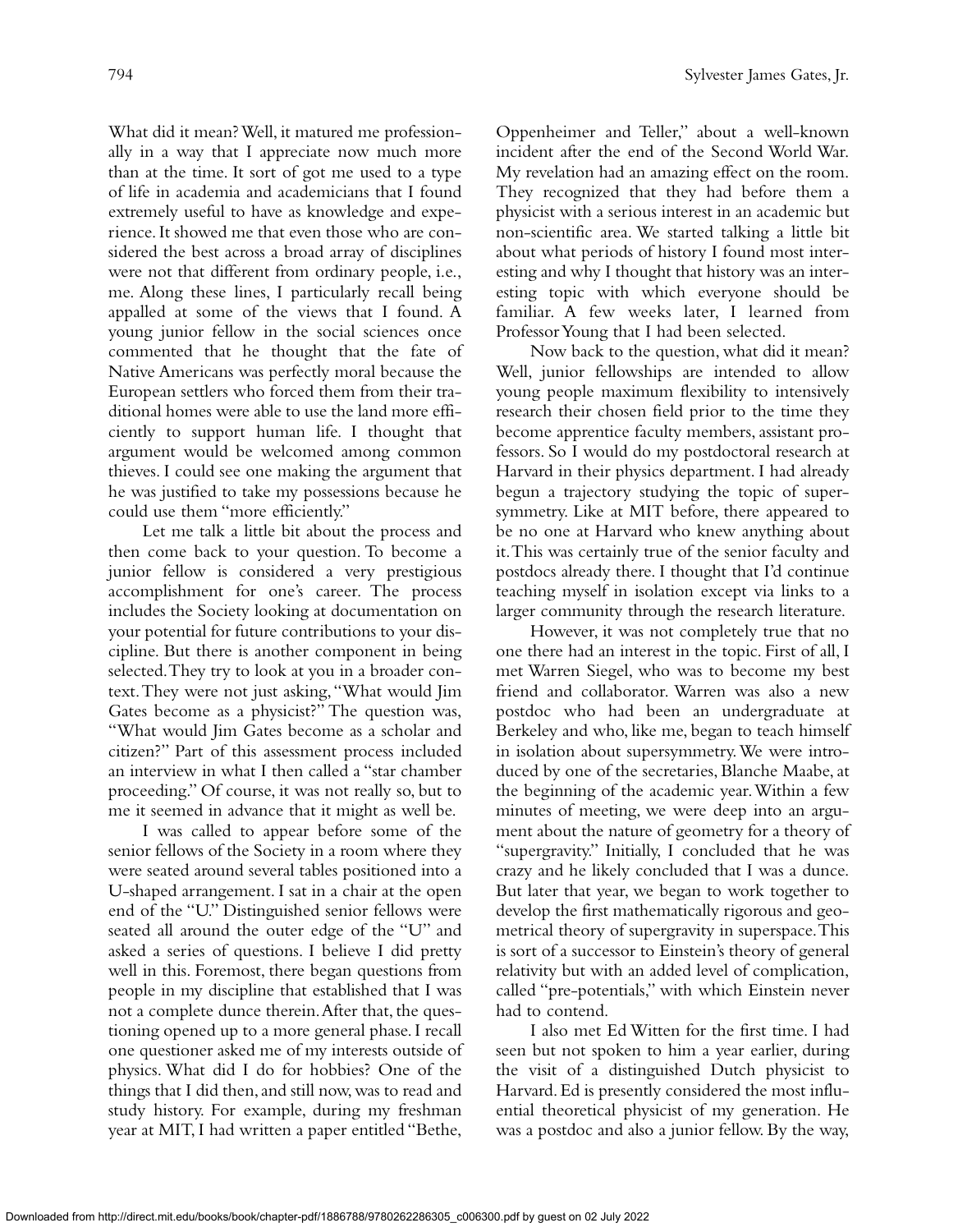both Ed and Warren are geniuses in my field, although Ed is more widely recognized as such. Both of them are geniuses. I know this with complete certainty. They are the only two people I have met in my career about whom I can make this statement.The majority of the researchers in my field have logical thought processes which for me are completely understandable, even if sometimes with some difficulty. We sort of think in what I call a "linear" manner, reasoning from point A to point B, et cetera. But true genius does not work like that. Instead, it is "nonlinear" and capable of going from point A to Z with no apparent stops in the middle.

This had good and bad implications for me when I had this realization. First of all, working directly with Warren was a shock. He is so smart that my first reaction was,"My God, if this is what all my competition is in this field, I have made the wrong choice."Well, fortunately for me, by working with Warren I came to learn that people like him and Ed where extremely rare. Most of the competition was just like me, so I thought that was okay. I could deal with competing with the vast majority of other theoretical physicists.

### *You could deal with third place, right?*

I could deal with competing with people just like me because I figured that I work hard, they work hard. That was okay with me. I was sure that I would win some and I'd lose some, but I'd be okay in the end. But if it had been the case that Ed and Warren were the standard, default theoretical physicist, it would not be a fair competition. I would need to do something else. Well, they are not the standard.

The thing that I really appreciated about working with Warren was that he caused me to grow as a physicist also. He was just an intellectual powerhouse, and one had to react in one of two ways—either you run and cower somewhere or you throw caution to the wind and say, "I don't care how stupid I appear, these are my ideas and I will let you confront me on them just as I will confront you on yours." Out of this process, there emerged a rigorous and geometrical theory of supergravity.

As a physicist, I came to understand that I had to trust my intuition in a way that I had never understood as a student.Warren had a saying that you should never begin a calculation before you know the answer.That is in some sense correct. It is a little like composing music. One has to have the idea for what will become a tune and this precedes placing the notes on bars in a score.There's a conceptual framework that one should have that is outside of the mathematics we use to do physics. The measure of the talent of a theoretical physicist lies in how close his mathematical "tunes" are in describing nature.

I came to such realizations during this period while working with Warren. I've never been afraid to tell people exactly what I think is right, even if it appears 180 degrees out of sync with what most people think is correct. This has allowed me to repeatedly derive interesting new results before numbers of others. I also learned that even genius has "logical blind spots."There are peculiar ways in which any one person thinks that potentially allow that individual to conceptualize something in a given problem even prior to a genius.

# *You do not have any hesitation about indicating what you think, even if it's totally different from anyone else's comments.*

I have never had such a fear since working with Warren. That's a consequence of my interaction with him. Being independent in one's direction of thought is very important, especially in my field. As Professor Johnson had warned me many years ago, there are regular "fads" that roll through the field and one's sense of direction is critical in attempting to assess whether any one may prove of lasting value.

Many years ago, a young fellow-physicist asked me if I had noted how our field was like a strange football game. First, a person kicks the ball as hard as he can and then a crowd of people run off after it.The first person in the crowd who gets to the ball then repeats this, but does so in a totally random direction and the crowd takes off after it again!

During my postdoc at Harvard, the independence of thought proved to work well. However, it did so because there were a couple of fine people with whom I could talk about supersymmetry, including Warren. Another such person was a graduate student, Martin Rocek, who was about to finish his doctoral program.Through Martin, I met Marc Grisaru, a professor at Brandeis University. We sort of hung out at Harvard and wrestled out ideas about supersymmetry that later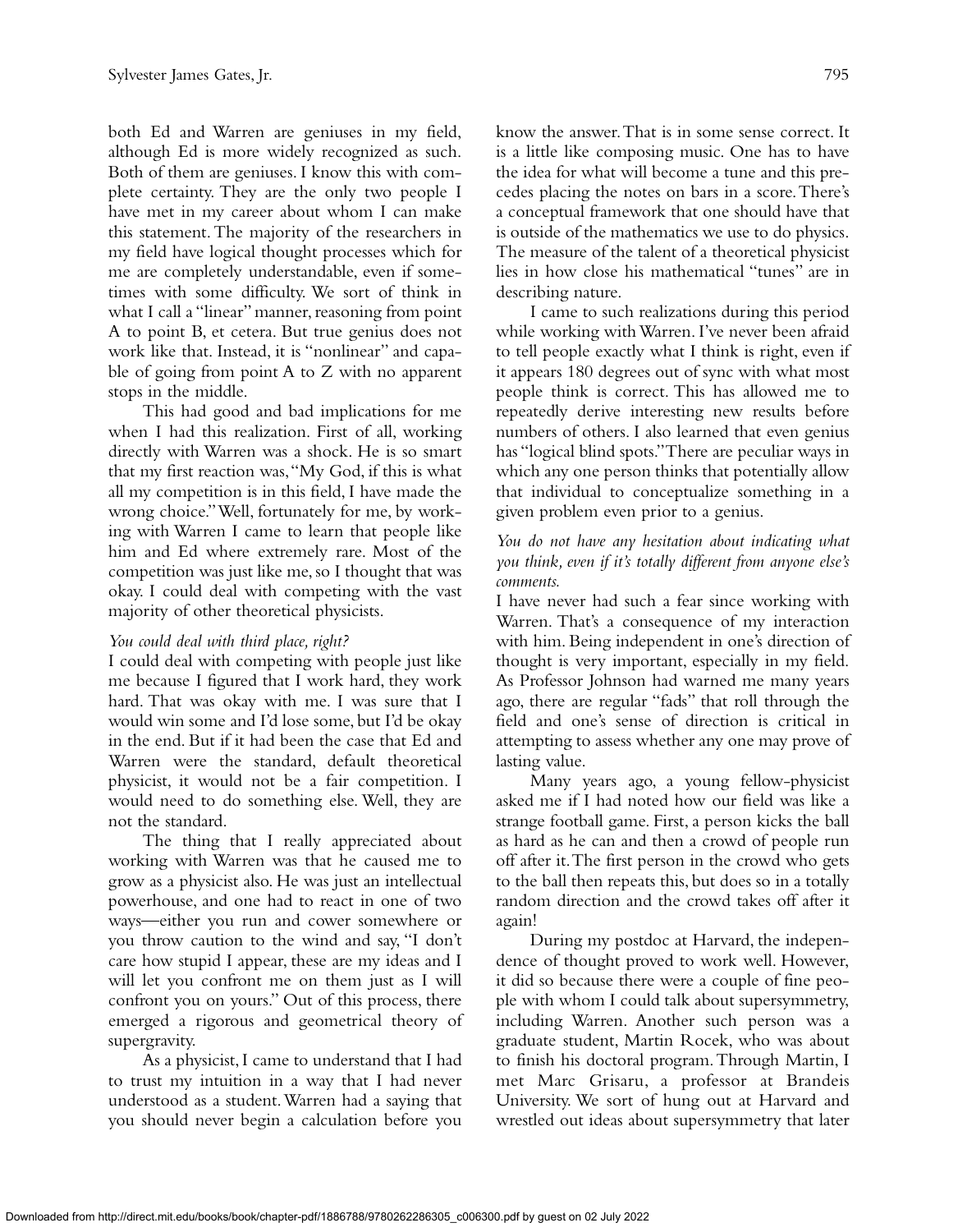led to our book on the topic that was written at Caltech. As we were all leaving Harvard, another physics professor I know commented to me that Harvard was "losing all of its superheroes." By the time of our departure, the topic still had not gained respectability generally.

## *Now, are these the people with whom you worked later at Caltech?*

Yes.What happened was that the four of us sort of became a team or, in the language of us physicists, became "a quasi-bound state."We created a book called *Superspace* in 1984, which was the first comprehensive and advanced treatment of the topic of supersymmetry. So yes, these are the same people I first met at Harvard. It has only been in the last two years that a work as comprehensive in scope has appeared.

## *I remember the conversation at the time in which you were so excited about these guys.*

Oh, yes. It was a very, very great group of guys with whom to work.

### *Where are they now?*

From 1986 to 1988, Warren was a colleague of mine here at the University of Maryland at College Park. He's presently at the Institute for Theoretical Physics at the State University of New York at Stony Brook. Marc Grisaru is still a professor at Brandeis University. Marc and I actually wrote a research paper last year, together with one of his students, for the first time in a number of years. He and I, along with others, will likely continue to work on another paper. Warren and I remain the best of friends after these numbers of years. Certainly in the last ten years, I've probably talked to him—that's not quite true, but was up until quite recently—more than I have to my own wife. Warren and I still communicate quite often via internet. He is absolutely my dearest and closest friend.

### *That's fabulous to have a friend like that.*

Hey, having a genius for a friend ain't bad. We don't generally work together now. It's been years and years since we've actually done research together, but just to have someone of that caliber with whom I can discuss physics is really, really nice.

*It's a tremendous advantage.When you finished Harvard, you began to do several postdocs, if I remember correctly, and traveled all over.Talk a little bit about that period.*

After Harvard, there was a postdoc at the California Institute of Technology (Caltech). The way that it happened was that in 1980 John Schwarz, who a few years later would become widely recognized for the proposal of "superstrings," had met me while I was a postdoc at Harvard and had become interested in the work that Warren and I carried out investigating the foundations of supergravity. So I joined Warren at Caltech as a postdoc for two years, 1980–1982.

Immediately after Caltech, I was shocked to find myself an assistant professor of applied mathematics back at MIT.To some degree, it was a case of "you can't go home again."When I was a student, the entire time I was an undergraduate and graduate, I absolutely loved the place in the sense that it was my intellectual home. It was the place that, intellectually, I had blossomed. It was a place that I had been convinced was different from most other "Ivy League" universities in this country, because I thought that at MIT it was much more likely that as an African-American I would get a fair hearing on my research accomplishments. I had felt something akin to this as a student. Coming back as a faculty member and looking at some of the things that I had not been able to see as a student, I concluded that it was, in fact, subject to the same failings as others in its cohort of universities. After spending time at Harvard, I essentially developed a very negative view about the ability of most of the nation's "best" universities to accurately and impartially judge the accomplishment of any African-American scholar in a technical discipline.

#### *Say a little more about that.*

That's my personal opinion. I don't know what else to say.

*Give some details about why you think that is the case.* I believe that I had access to case studies, in the sense that there have been individuals—a few individuals like me—who had gone before into these systems and for whom, in my opinion, tragically unfair consequences followed. In other words, there have been African-American individuals before me who were just as capable, just as accomplished as large numbers of their colleagues of other ethnic origins, and yet that was not sufficient for them to become tenured faculty members in these universities. An African-American chemist I know has said it best—"I am tired of seeing that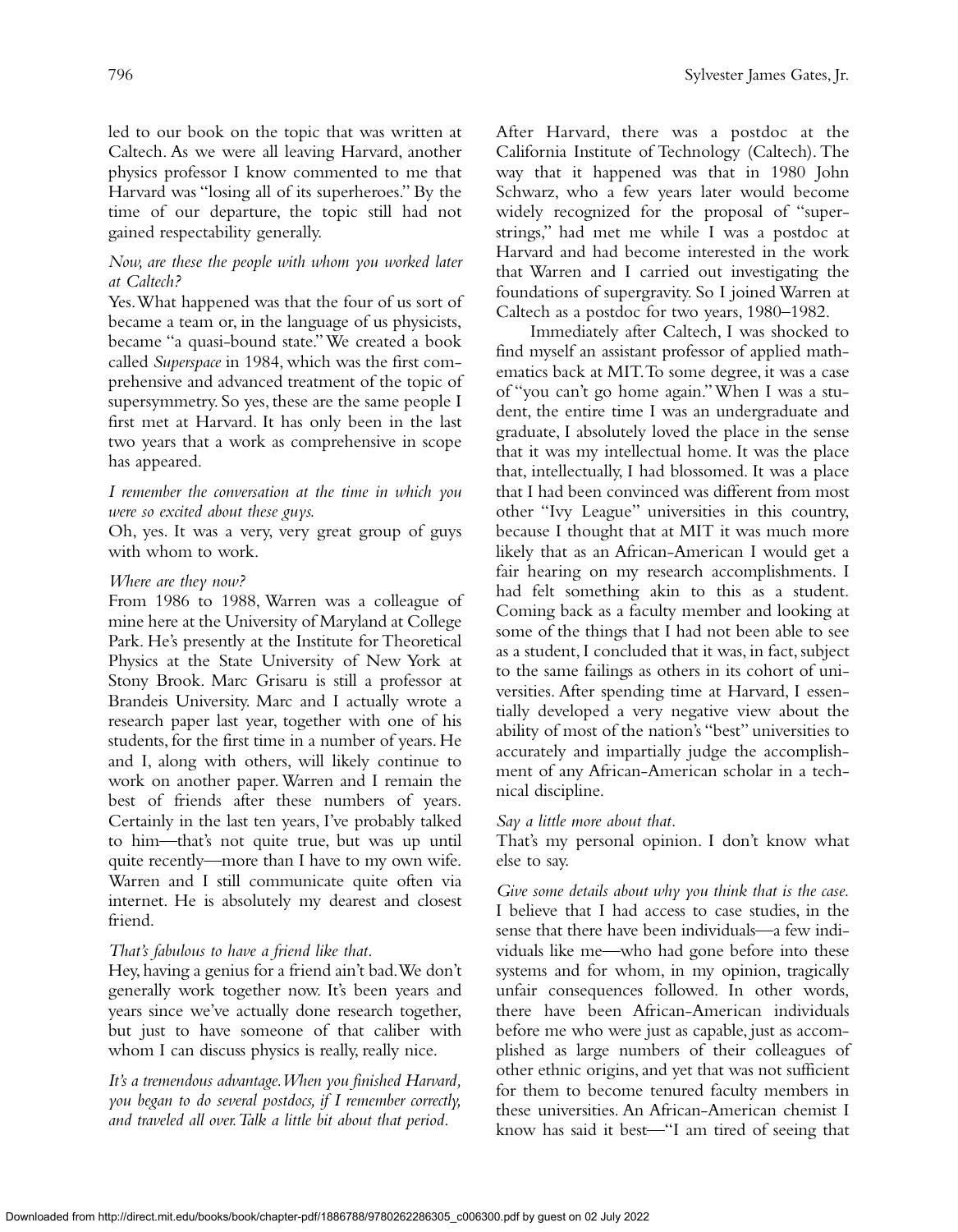African-American academicians in technical disciplines must always be much better than the average university professor at any given institution to even be considered for such a tenured appointment. Why can't we just be as good as their average faculty member? Why can't some of us be good-average-bad like everyone else?"

For me the treatment of these individuals acted as a way to probe these universities, much the same way as any scientist or engineer probes a "black box."It is called linear response theory.One puts in some input then awaits the system's response. For me, the inputs were these people's professional lives and the outputs were the consequences for their careers. On that basis, I made a judgment. For MIT, due to my long affiliation with the institution,I had access to information on numbers of African-American scholars.I could call some names, but that might not be fair to them. This is my opinion, and I don't see why I should not tell anyone who asks.

## *What's your viewpoint regarding why these institutions operate this way? They have to see what we see.*

I'm not sure what they see.At a very early stage in my professional life, I concluded that academia is not really very different from a country club. How do you get to become a member of a country club? Well, you get in if enough of the members want you in. Many will object that there is the important issue of merit. I agree that there is a component of merit. However, in my opinion the fact of the matter is the following:When one looks at the early portion of the careers of the cohort of individuals who go on to ultimately become the faculty at the nation's most prestigious universities, there are very, very few individuals who are identifiably heads and shoulders above the rest.The rest of the cohort looks pretty much indistinguishable, as far as I can tell.Therefore, the sorting of this vast remainder must occur based on something other than purely merit.

It is here that the human interaction comes into play. This becomes part of the evaluation process. The recognition for work that any individual does depends on three factors: a) the quality of the work, b) the number of people who study and use it as a basis to contribute to the progress of the field, and c) the community's accepted mythology of the origination of new ideas.The latter two depend critically on interpersonal interactions, how effectively you interact with your colleagues, how open they are to listen to your ideas without pre-judgment. In a curious way this depends on their "extending the benefit of the doubt," something I will try to explain. These kinds of things are in operation in the process it takes to become a tenured faculty member at these institutions.These are things where, as an African-American, I cannot change the equation. I can only control the first factor.

Let me provide you a story in extreme detail illustrating these points. This story comes from much later in my career, but it illustrates most graphically some of these points.Lots of laypersons think that scientists are somehow essentially different from the rest of our species.The popular myth is that we are calculating, totally logical beings without true emotions and certainly divorced from the superstitions and prejudices that plague humanity. For theoretical physicists, this view is doubly believed. I have seen enough scientists to know that nothing could be further from the truth. My perspective is accurately described by something Warren said upon hearing this story, "Perhaps you have only recently become aware of something that I discovered shortly after entering physics—there's nothing in particular special about physicists."

As you may know, anonymous peer review is one of the "sacred cows" of scientific evaluation. Also, not all scientific journals are held in equal esteem. The peer review process consists of one's work going to another physicist who remains anonymous, should be an expert, and renders a recommendation as to whether the work is correct, new, and interesting enough to warrant publication in a journal. Clearly, such a system must be supervised to guard against abuse. It is the role of an editor to see to this.

In my part of the field of physics, many consider the journal *Physics Letters B* to be among the best. One of the editors there is an English theoretical physicist, Dr. Peter Landshoff. Another physicist who plays a key role in my story is Edward Witten of Princeton, who was named by *Time* magazine as one of the world's 100 most influential people.

With this background, let me begin my narrative. Some years ago, I appeared on a PBS program called "Breakthrough:The Changing Face of Science in America." For one of the promotional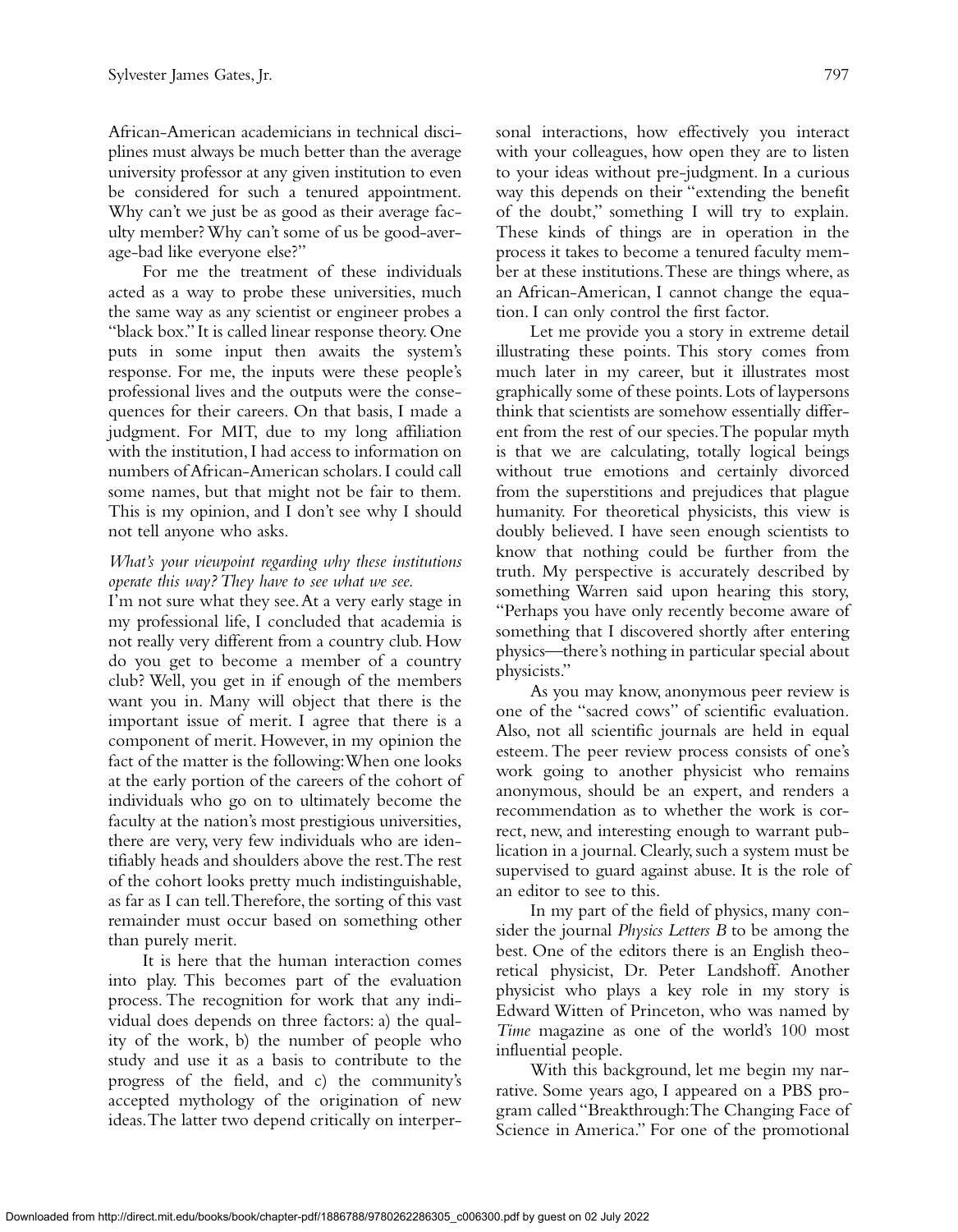shots for the program, I am standing at the window of a train traveling across Siberia to a place called Tomsk and saying,"Laa . . . aast night I had an idea." In fact, while traveling and being filmed, I had a new insight into the class of mathematical physics models called " $N = 4$  superstring theories."My insight suggested that there were more of these things than had previously been suggested, and why that was the case. But when one of those flashes occurs, the next step is usually—for me—a very long set of calculations to prove that the insight is correct. As I said before, it is sort of like composing music. A "flash" of a tune occurred. This event worked out great for the film crew, because they had really caught me "in the act of being creative," as one of them said.

Well, these calculations and some others were finally completed a year and a half later, in the spring of 1995. By that time, I was working with Sergei Ketov—a Russian physicist, collaborator, and friend—and we wrote a paper in which the mathematical proofs that supported my idea were presented. He wanted to submit it for publication and, since he did so from Germany, it went to a senior editor at *Physics Letters*, Dr. Landshoff.

After a while, Sergei received a response which indicated that our paper had been rejected because, according to the referee, it must be seriously in error. We resubmitted it explaining that our results were a new example of something called a "variant superfield representation," along with a request to the editor for the opinion of a second referee. I first noted that these "variant superfield representation" mathematical objects existed in 1981 in a paper I wrote with Warren Siegel.

Subsequently, another letter of rejection arrived with no evidence that a second referee had been consulted.Additionally, the same first referee stated that we had "shot ourselves in the foot" by bringing up the issue of variant representations. He claimed this had no application to our work. I was extremely insulted, since I was the one who had even invented the phraseology. It would certainly stand to reason that I would know what it meant, unless I was extremely incompetent or mentally incapacitated.

We then resubmitted asking yet again for a second referee and, in addition, told the first referee where to look in our paper to be able to construct a mathematical proof that we were correct.

A third round of communications began with another rejection from the first referee, who refused to construct the proof, claiming that there existed prior a mathematical theorem that forbade what we proposed. On account of this argument, the first referee simply asserted there was no need for him to follow our suggestion, which would have proven the fallacy of his argument. Apparently, still no second referee's opinion had been sought and thus the editor once again rejected the paper. Of course, the ludicrous feature of this exchange was that the theorem quoted by the referee was totally irrelevant to the point we were making.

At this point, I lost my temper and wrote a rude letter in July of 1995 in which I pointedly asked why there had been no second referee sought for this matter.I also undertook a recitation of the history of my role in the development of this topic, as well as an explanation of the whole concept of "twisted and variant representations." I pointed out how our  $N = 4$  results were a direct generalization of my earlier  $N = 2$  results, and explained in great detail how these results were derived. Most importantly, I gave in the letter a version of the proof that the referee refused to complete. Finally, I offered the referee some advice as to where he might look to gain a more complete understanding of supersymmetry, starting with our book *Superspace*, of which Warren Siegel and I had been among the co-authors in 1984.

For a fairly long time, there was no response. Eventually, after much prompting by us to the editor, he was able to get a second referee to respond. The second referee agreed with the proof, recommended that the paper be accepted, and suggested a few other items.Accompanying this report was a message from the editor in which it was stated that the paper was now accepted after we addressed the points raised by the second referee.Although I disagreed with some points, I undertook a revision of the paper anyway.When I had received the message accepting the paper, I threw away all of my documentation on this matter, something I would rue later.

After a considerable period,I later received an additional message from the editor that consisted of an incorrect calculation by the first referee, a concurrence by the second referee, and a handwritten sentence—apparently by the editor—on the typed written report that indicated that the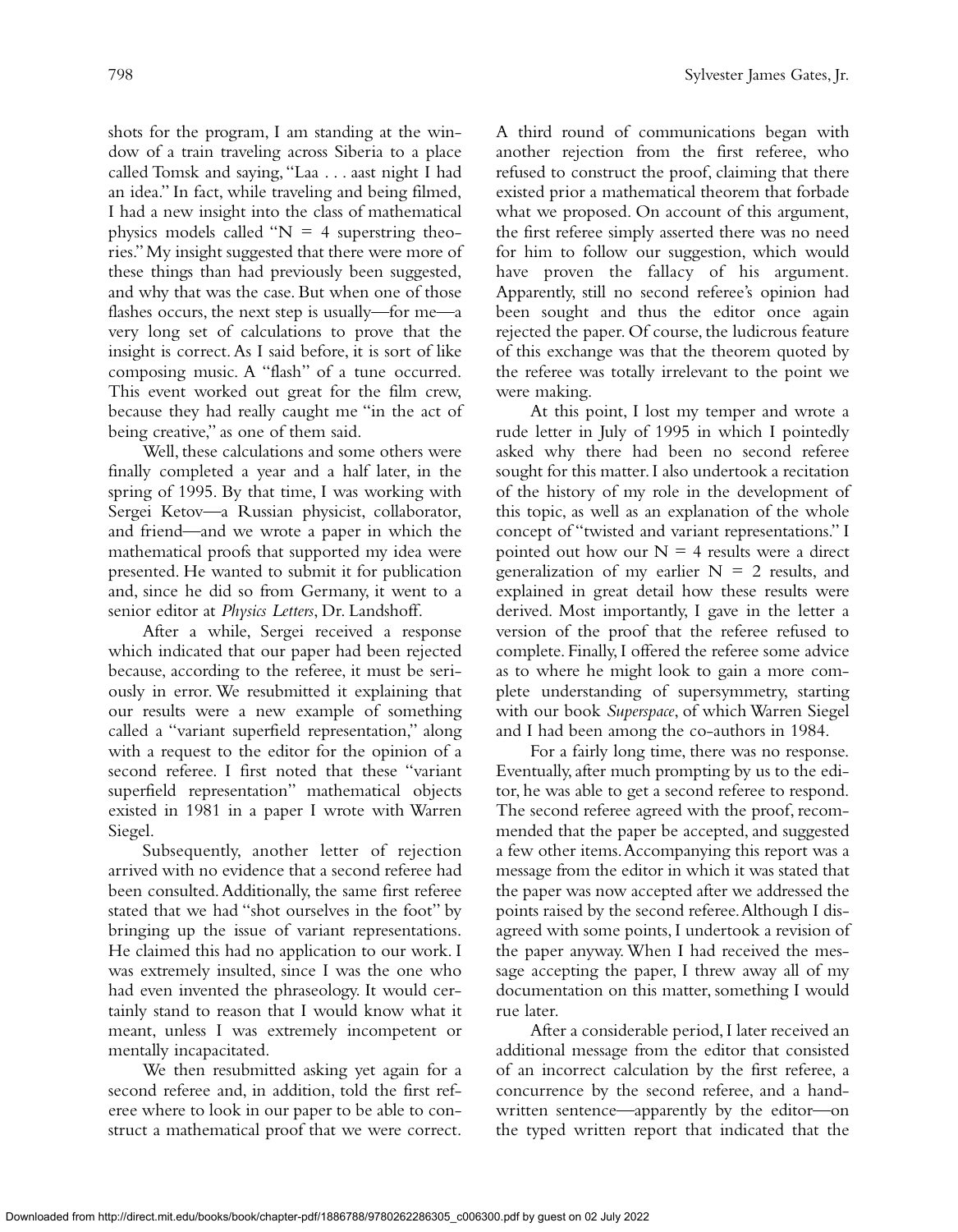paper was suddenly "un-accepted." I told him I had never heard of a paper being "un-accepted." I asked him to reconsider his decision. In our field, it is usually the tradition that when two experts disagree, the matter is resolved in open debate in the community. I thought that the proper course of action was to accept our paper and invite the first referee to respond in the open literature.The editor refused. The way the referee's report was written is the most dishonest piece of scientific writing I have seen in my entire career. It reached an incorrect conclusion by misusing something that I pointed out in my July letter.

At this point, I decided to petition a number of the members of the board of the journal in order to have a reversal of the editor's decision. I sent information packets which contained a complete recitation of the facts, an orientation on the topic and related work, and most importantly, the proof. I also informed them of what I thought to have been the editor's unethical behavior in "unaccepting" the paper.

After this effort, I was told that they would get back to me.When they did, it was truly amazing for me. I was informed that the entire board had had discussions about this case and that the editor, Landshoff, assured them that he was handling it. After a short while, he informed me that his referees were still certain of their positions and that the paper could not be accepted on this account. More startling to me was that I was given to understand that he maintained that there had never occurred a communication to me in which it was indicated that the paper had been accepted! In simple words, I was being called a liar in front of colleagues, some of whom I had known for over a decade.

It was the most painful experience I have had in my professional life.Still seeking some moral and rational response, I next took this matter up with a senior publishing editor of the company that publishes the journal.Again, I was told that the editor claimed the paper had never been accepted and additionally that expert referees had supported him in this decision, so nothing could be done.

By now it was May of 1996. In December of the prior year, I began work on another closely related paper in which I set out to prove that the argument of the referee was nonsense. However, I chose an indirect route which by implication demonstrated the erroneous nature of the first referee's assertion. Since the crux of the referee's argument was some special features of our work, if I showed the referee was wrong here, it should have allowed him or her to deduce the error of their argument.The later paper was written with two of my students, submitted to another editor at *Physics Letters*, accepted, and published with no difficulty.

I then resubmitted the original paper, pointing out that the subsequent paper should lay to rest the fallacious argument of the referee. I resubmitted to a second editor, but was informed that since the original submission had gone to the editor, so must the resubmission. Needless to say, in due time, once again I received another rejection.The rationale was that this work did not address the referee's objection that there was a prior mathematical proof of the first referee.This "proof" was, of course, the same incorrect claim that this referee had made to get our paper "un-accepted."

At this point, I almost despaired and surrendered to this obfuscation and perfidy.This was just before I went to Russia in the summer of 1997. On the way there, I decided to take a book on the life of General George C. Patton. I was engaged in a serious historical study of World War II, and this was one of my readings. For reasons I cannot explain, this was the perfect reading material for me and acted as a palliative. I recalled that Edward Witten had in the spring of 1997 written a paper on something related to our work. I thus resolved to contact him after my return to solicit his input on the proof that I had constructed two years prior.At that point, I purposely provided him with only the starting point of the proof and asked his opinion about the implications of the proof. I supplied him with no other information of the surrounding circumstances.

Very shortly,Witten completed the proof and arrived at precisely the same conclusions as written in the Gates-Ketov paper.His proof was almost line-for-line the same as mine from two years earlier. He also pointed out that the implications of this proof were completely clear. We were right. He sent me a letter containing his completion and comments on the implications. I resubmitted the paper once again and included a copy of Witten's communications.

Instead of accepting this, the editor directly contacted Professor Witten.There were apparently some faxes sent back and forth between the two, although I was not privy to them. Needless to say,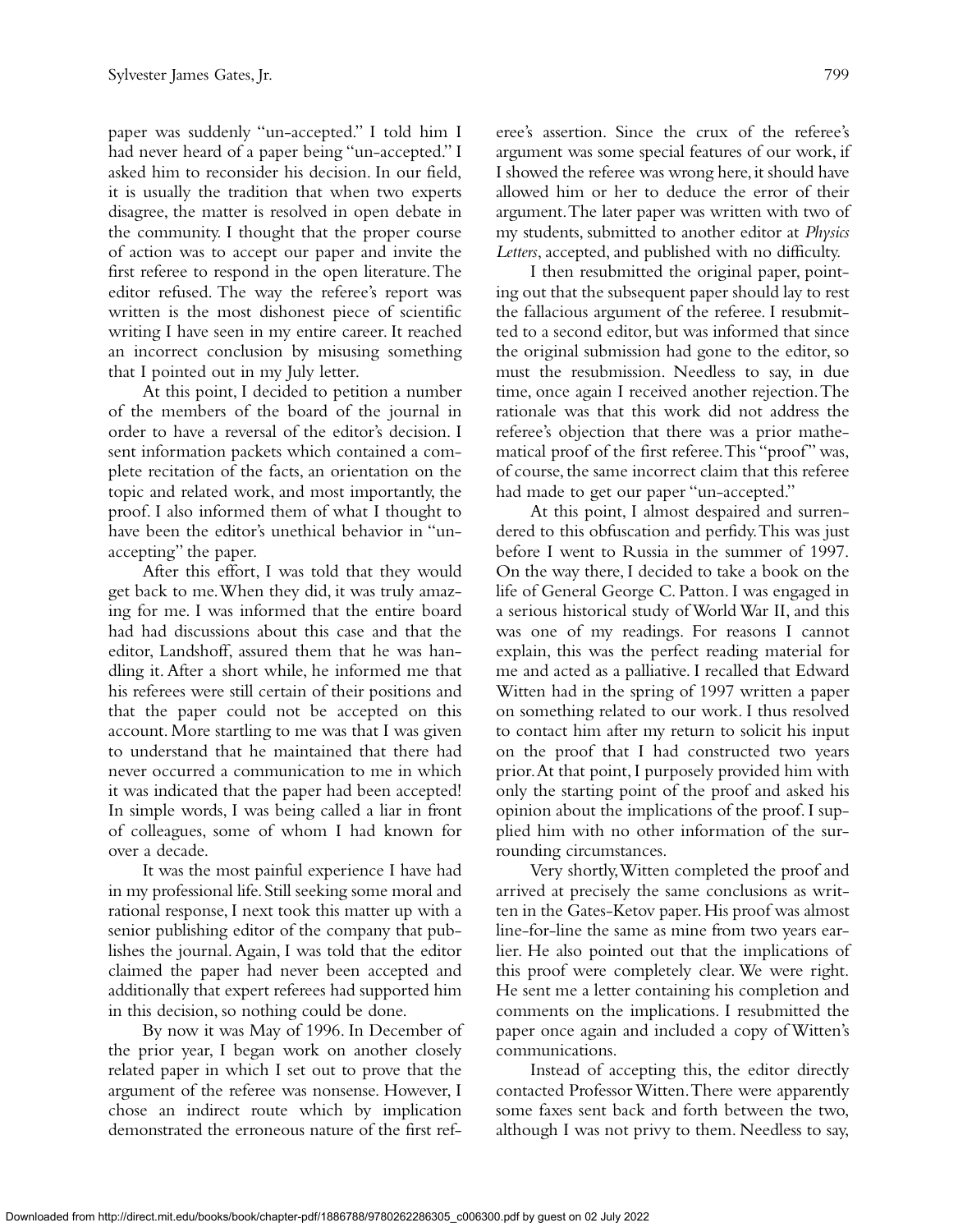Witten reassured him of the authenticity of the documents and also reiterated the physics implications of our work. But after the editor had contacted Witten, he still refused to accept the paper. Instead, he wrote that there must have been something intrinsic to the way the paper was written that had misled the, by then, four referees.This was a totally nonsensical argument, because none of the referees had ever complained that they were "confused" by the paper.They just claimed, under influence of the first referee, that it was impossible for it to have been correct.

At this point, I informed him that my patience had just ended and if the responsibility for additional consideration of my paper was not passed on to another, less emotionally invested, editor, then I was prepared to initiate a legal process against everyone involved that would, after much expense in both time and money, reach an inevitable result. During all the latter phases of this process, I kept the appropriate *Physics Letters* board members, as well as the senior publisher, completely informed. I wanted there to be no chance of my future intentions being misunderstood.

On November 5, 1997, I received a fax from the editor in which he finally relented, though I had suggested this on numerous previous occasions.The responsibility for the paper was passed on to another editor, Luiz Alvarez-Gaume, who promptly accepted the paper and this long, sorry episode finally began to come to an end. The paper was split into two and appeared in the April 1998 edition of *Physics Letters B*.Toward the end, I believe the board realized what was occurring and likely asserted itself to see that this issue was truly resolved on the basis of the science, not emotions.

This whole episode was completely mystifying to me. As far as I know, I have never met the editor.Thus, I have absolutely no basis for understanding his actions. As for the first referee, I have a suspicion as to his identity, but due to our anonymous system of review, they can only remain in this realm. However, one thing that this illustrates is how the progress of science itself is such a miracle, given that those of our species who pursue this endeavor are fallibly human in our behavior. Progress in science begins with the admission of our own fallibility.The body of scientific knowledge in all places and all times may be presumed to be fallible.That is the strength of the discipline.

Given this long recitation, I cannot with complete certainty say that I know that my race was an underlying and unstated issue. I also cannot say that it was not. It has been my experience, and one perceived by other African-American scientists, mathematicians, and engineers with whom I have spoken, that numbers of questions regarding our competency arise at all stages of our careers. This is not the norm in our fields. As another friend of mine has said, "We cannot expect the benefit of the doubt." When new ideas are first presented, the listener must first extend this. This concept is very critical in the working of science. Otherwise, it is impossible to have new ideas assessed seriously. If this is withheld, the advance of science itself is impeded.

However, I take this skepticism as a challenge. One of the nice things about the sciences, as opposed to many other human endeavors, is that there is one right answer, and this does not depend on the subjective observation of someone else. It is also not subject to the whims of democracy—one can stand alone with a correct answer against a host of misguided colleagues. On the other hand, we exist in a system where anonymous peer review—not solely of research papers, but of the totality of our accomplishment itself—is subject to all the collective views of our peers. As my story illustrates, to get this all to come out right is not always so easy.

*Although I know you don't give advice, how do you give clues to young African-American scholars whom you see coming through the field and not understanding some of these things?*

Well, I tell them a couple of things. The first of which they should be aware is that the IQ of the African-American community did not exponentially increase with that individual's birth. I have time and time again met young African-Americans who somehow think that they are the first "really smart"African-American who has ever existed. Don't be led into the trap of somehow thinking that you are so special.

Next, possessing an accurate awareness of the surrounding human environment is of critical importance. The "system" is unfair and you need to understand that from the beginning. If that is your mindset, you are much more likely to figure out a strategy for your individual success. Following the "rules" as applied to everyone else will likely not work for you. If you are not ready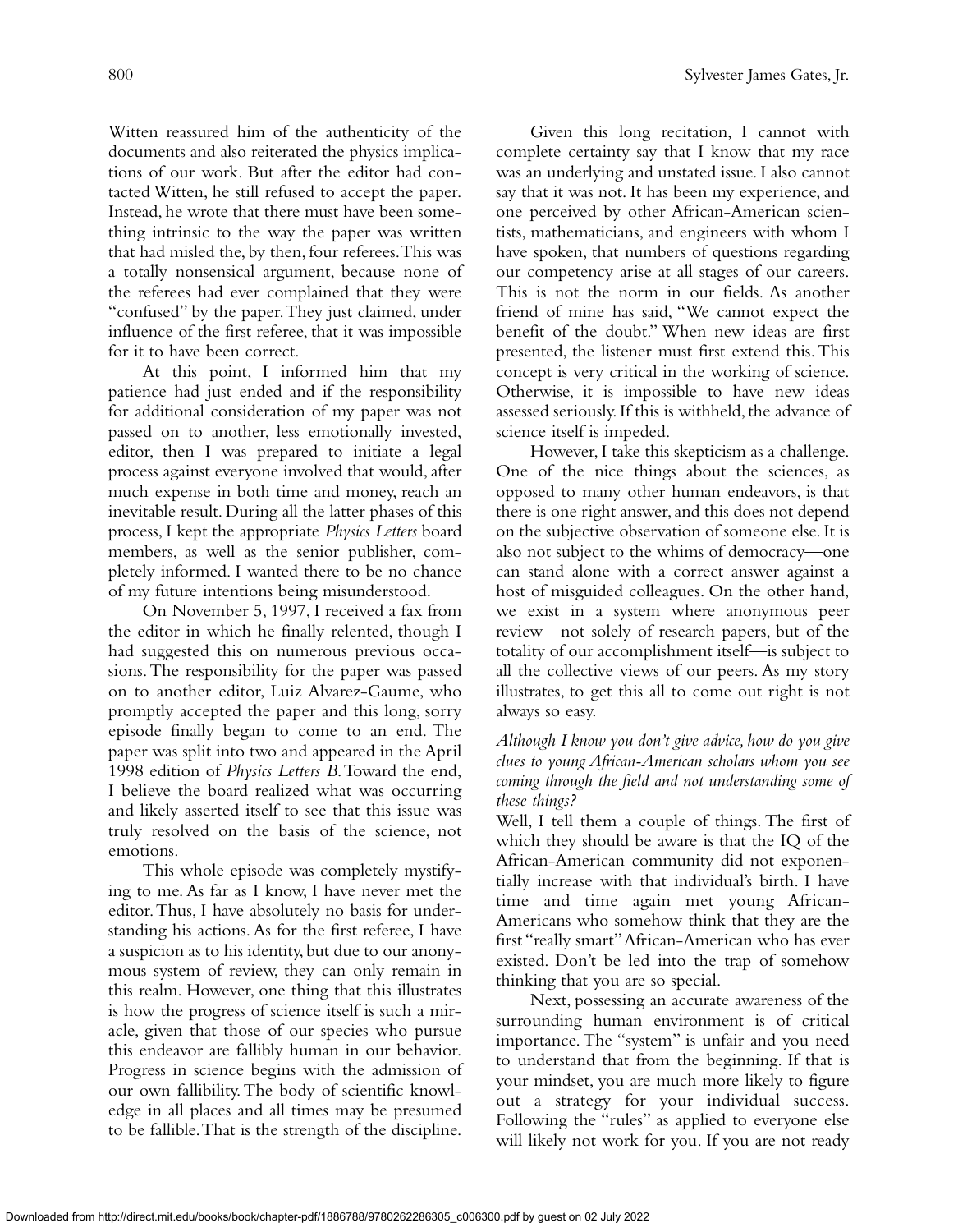to deal with the reality of your situation, whining does not help. Be prepared to do something else.

#### *Those are very important methods.*

It's how I've lived my professional life. I had these in a sense when I began in college. To me, these things were obvious.

*I remember very clearly at MIT when Wes Harris, John Turner, and I went to speak with the chairman of the mathematics department, about the time you were considering the offer from Maryland.We wanted to know if there was a successful retention strategy for keeping you at MIT.As I remember, you did not ask for a completely matching counter-offer.*

As I recall, this was after or around the time that the University of Maryland was recruiting me.The debate around MIT at that point was what counter-offer could they extend that would be sufficiently attractive to keep me there. I essentially said I'd like three things. First of all, the offer from College Park was a tenured associate professorship in the physics department. At MIT, I would only have liked to have been considered for promotion to associate professor without tenure.This was, and I believe is, quite common there. For item two, I really wanted to have the opportunity to lead the MIT Office of Minority Education on a more permanent basis.The position was open and I did serve in an interim capacity. As you know, one of the main activities of that office was running Project Interphase. Having been a tutor—the calculus and physics instructor during fourteen consecutive years—I believe my history working with that program is unmatched.

### *There is no question about that.*

By the end of that time, I think I had a lot of real insights into what would have been efficacious to increase the success of minority students at MIT. I've actually forgotten what was the third component to what I would have regarded as a serious effort at retention. The response, as you know, I considered highly inadequate. I believe that individuals must hold institutions to certain standards, just as we are held to standards by them.An institution will make investments in the individuals that it judges to be in its best interest. I only know how to interpret a failure to do so in one way, and the rules of the marketplace clearly indicate a direction an individual should take.

I also did not think that the institution was able to make a fair judgment of my sustained commitment to goals which it proclaimed, and I felt that there was likely not to be a fair hearing of my science. That was likely the third issue. I had requested an independent exterior reading of the quality of the science I had done, because I felt there was very likely to be a prejudiced view, especially from one of my colleagues, Professor Daniel Freedman.

### *In the math department?*

Yes. Dan was one of the people who began the earliest but conceptually incomplete formulation of the theory of supergravity, using a technique called "the component method." He was also known to be vehemently opposed to the type of approach that Warren and I had developed, the socalled "superfield pre-potential method," to its highest level in supergravity theory. There were stories of how he had forbidden graduate students at Stony Brook, where he was prior to coming to MIT, from even studying the superfield method precisely the type of thing I was an expert in developing by that time. In fact, while we were colleagues, he had found some results that he initially claimed were impossible to find using our more comprehensive superfield approach. Needless to say, I accepted the challenge and proved that these results were perfectly easily understood within the context of our approach. In the process, I had to introduce a new generalization—"active central charges"—to the mathematics, but that was simple from my perspective.

This was some of the final work I did at MIT, and it led to one of my most widely recognized contributions—"twisted representations"—to theories of supersymmetrical physics. I thus felt that he had a definitive disposition.The process by which tenure is granted is one of strict confidentiality and, in such an atmosphere, a negative comment can easily poison the well. I therefore believe that I had a justified reason for concern about my long-term prospects. I'm not saying this was an example of racial discrimination, it was sort of an intellectual disagreement about what I do. However, given that there was in my mind no reason to think my approach would be given any benefit of the doubt, I was not interested in staying.There simply seemed to be no mechanism by which a truly fair hearing was going to occur, given the personnel I expected to be involved.

As I said, I think that I laid out a case of what I had done and what kind of science I was doing.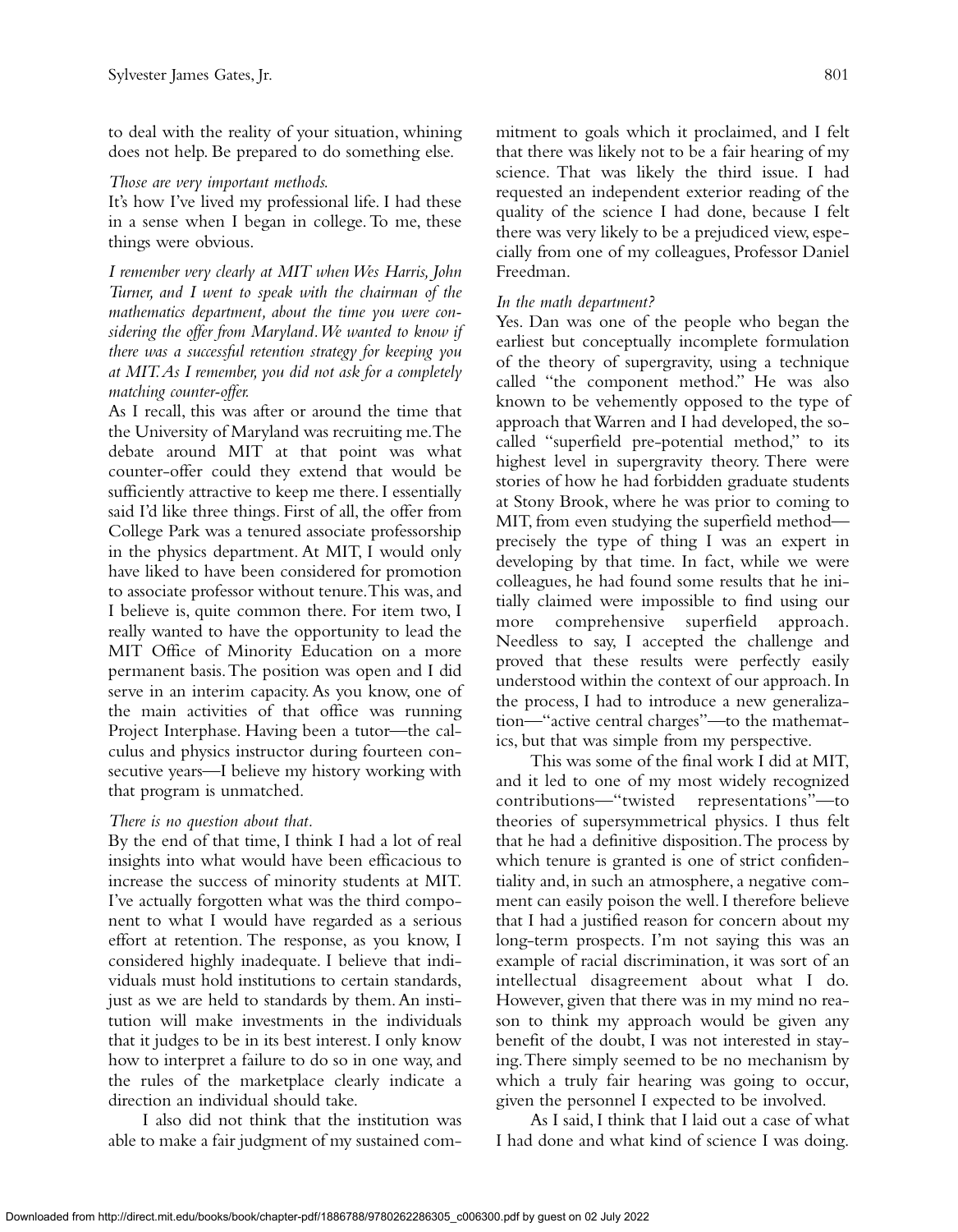I was completely prepared to leave, which I did. From the present-day perspective, when the type of approach that we took in those early days is now the rule in our field,it is completely clear that the routes that we were pioneering are exactly those that permit the widest and most fundamental advances in this type of theoretical physics. I must say that my decision to leave was such a right one for my career that I can now look back and laugh at how I could have wondered whether I should leave.

That decision,I should say,had a curious input from a Nobel laureate, Abdus Salam.The summer prior to my departure from MIT, I had been a visitor at the International Centre of Theoretical Physics in Trieste, Italy.The founder and director of ICTP was Dr. Salam. He had had to leave his homeland, Pakistan, many years earlier in order to pursue his dream of doing state-of-the art research in theoretical physics. This had been my third or fourth visit to ICTP. He had always been very supportive of me from the time of our first meeting. I guess he recognized that I was somewhat of an oddity, to say the least, and that in a small way I too was on a journey into the unfamiliar.

Once during my visit, we had lunch at his special table in the ICTP cafeteria. In a conversation which I will not forget, he said, "So you are now at MIT?" I said yes. He also expressed an interest in my considering an offer from ICTP. This caused me quite some effort to sort out.Like many, many African-Americans before me, I had found the consequences of being black in Europe so different, so liberating, that the idea of emigrating from the U.S. could not be casually dismissed.

Dr. Salam continued, "Are you going to stay there?" "I don't know." "Well, are you married to MIT?" That comment alone started me on an evaluation process as to exactly what it was that I thought was so valuable about my remaining at MIT. My final judgment was that I was going to be as good or as bad a scientist whether I stayed there or not. Fortunately for me, leaving was an excellent decision for my career. I went into an extremely productive phase where, for example, I was able to make distinctive contributions to the developments of superstring and heterotic string theory. Most of the things that I am truly proud of as a research scientist I've done right here at College Park. Furthermore, I cannot see how I would have been able to make such contributions

had I stayed at MIT. In fact, I am convinced that my career as a research scientist would have ended had I remained.

Let me say a few more words about this matter. My career would likely have ended for reasons that are counter-intuitive, being that MIT is known as an institution dedicated to first-class research. As a young professor in the mathematics department, the teaching responsibilities I had were substantially greater than those of most young physics professors. If this had continued until the time I would have been considered for tenure, then clearly the persons against whom I would have been judged would most likely be theoretical physicists; unfortunately, from my view, these people would have had a much larger amount of time in which to carry out research.When I brought this concern up with administrative faculty in the department, it appeared to me that this observation was not taken seriously. It was as if no one previously had ever thought about this.

A story will perhaps illustrate this point more clearly. Shortly after I first received the appointment in the mathematics department at MIT,I was in Harvard Square at the Harvard Coop bookstore. I came across Luiz Alvarez-Gaume, who had that same semester received an appointment as a new assistant professor at Harvard in their physics department. When we noticed each other, congratulatory remarks were exchanged at first.Then we began to discuss what was going to happen next.Well, Luiz was taking a leave of absence to go to the Institute for Advanced Studies at Princeton to work with Ed Witten on some research problems. In fact, they derived some beautiful results that were to play an important role in our field. However, when Luiz told me of his impending departure,I thought,"How interesting.I have been assigned to teach three courses my first semester. In the future, when I am to be evaluated for tenure, he would be one of the persons against whom I would be compared. Now how does this equation work? Luiz is to go off to Princeton with nothing to do but research with Ed, and I have three courses to teach.Who is most likely to have gotten the best research done? At tenure time who is most likely to look like the better scientist?"

I concluded that this was crazy, because although MIT was the environment that had produced me as a scientist, it would now be the environment that would stifle my efforts to do science.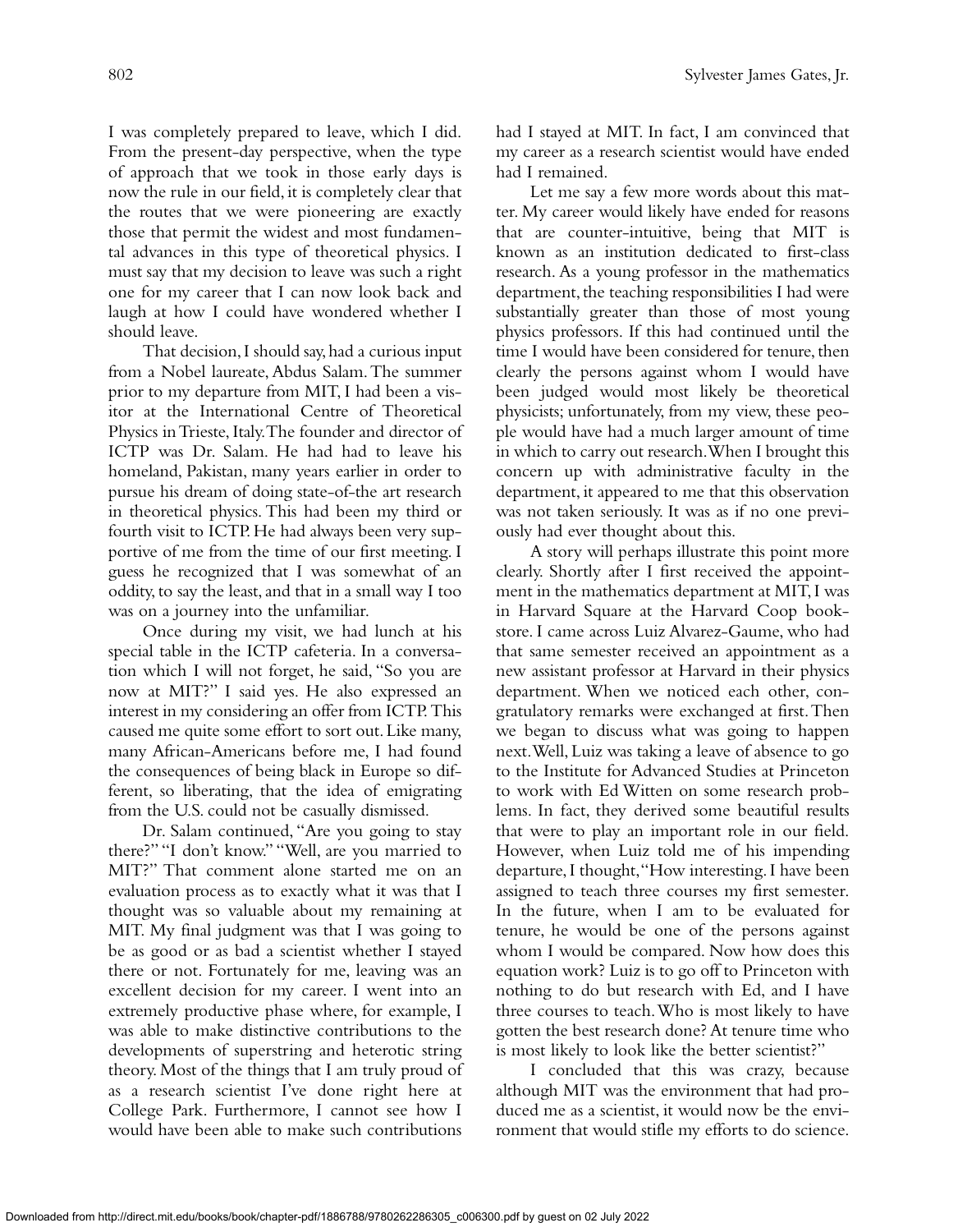Since it was the doing of physics that I loved, it was clearly incumbent upon me to find a more hospitable environment. So a few weeks into my appointment as a new assistant professor, I began to think about how to change my environment. It was another eighteen months before I succeeded.

*All I can tell you is that, after watching your case, I became for the first time definitely convinced—and still am—that MIT is not interested in having a decent number of African-American scholars on its faculty.That was clear to me.*

You did not ask me about traveling. Should I say something about that?

### *Yes.*

I have traveled a fair piece in the world, too much in a sense: I'm cutting back these days. With the birth of my twins, I've become much more a homebody, even though next month I'm going to be spending a week or so in Russia.

Yes, I enjoy traveling tremendously. That's something I think I inherited from my father, with his having been in the Army and us moving while I was a kid. I like to observe people in their native environments, I like to see different cultures.You can only truly gain a greater insight into this nation after you go outside of it and look back at it from another society.There are things that you will think about as an American that you would not have thought unless you go somewhere else.

### *You mean, you can appreciate America better?*

I don't mean it necessarily that way, but there will be distinctions and differences that you will have definitely illustrated in other societies that you would never think about as an American.You will also learn that you are peculiarly an American.You come to understand that in much of the world you will be viewed as an American, no matter where you go. You come to understand that you are detectably an American to other people, no matter where you go. It gives you a different understanding of what it means to be an American.

### *Talk a little bit about your experience here at the University of Maryland, and at Howard University.*

After I left MIT, some people from there called and asked, "How are you doing?" My statement then was that it was like dying and going to heaven. Nothing has happened in the intervening years to make me change that statement. I have an absolutely lovely time here. When I first arrived here, I was shocked because it was the first place in my professional career where resources were readily made available to me to carry out my research without a struggle. I didn't know such a place could exist, so I was absolutely amazed at that.

This department and university have always been very supportive of my efforts. Some years ago, I received an extremely generous offer from another university which, when I first saw it, seemed guaranteed to insure my departure from College Park. That did not happen, and it didn't because this institution matched the outside offer. This is a stark contrast to the experience from earlier in my career. The university here offered a retention effort that included support for my research program, as well as the opportunity to do something about which I had had dreams from my time in CCTEP.

During those days, one of the topics of continuing debate was how our physics degrees would be relevant to the larger African-American community.A similar such question was whether it was better to take an advanced degree from MIT and go to work in a minority-serving institution or in one that serves the nation more generally. I was able to take a leave of absence, finally, to work in the physics program at a historically black university—Howard University.

Howard, that's a whole other world. I think that succinctly I can say that. I'm extremely proud of the fact that I was the chairman of the Howard physics department. During my tenure of service and the following year, this service led to the initiation of new sponsored research programs in excess of fourteen million dollars.This was done in the form of two large new grants supported by the National Aeronautics and Space Administration and the Department of Energy.The former was to support the creation of an interdisciplinary and interdepartmental research center focused on atmospheric science. The latter grant supported the creation of a synchrotron radiation experimental program at Howard and affiliation with a Department of Energy laboratory, the Advanced Photon Source at the Argonne National Laboratory.

The critical feature that allowed the accomplishment of this second program was my successful effort to attract Dr. Walter Lowe from AT&T Bell Laboratories.This program was formally initiated after my return to College Park. In fact,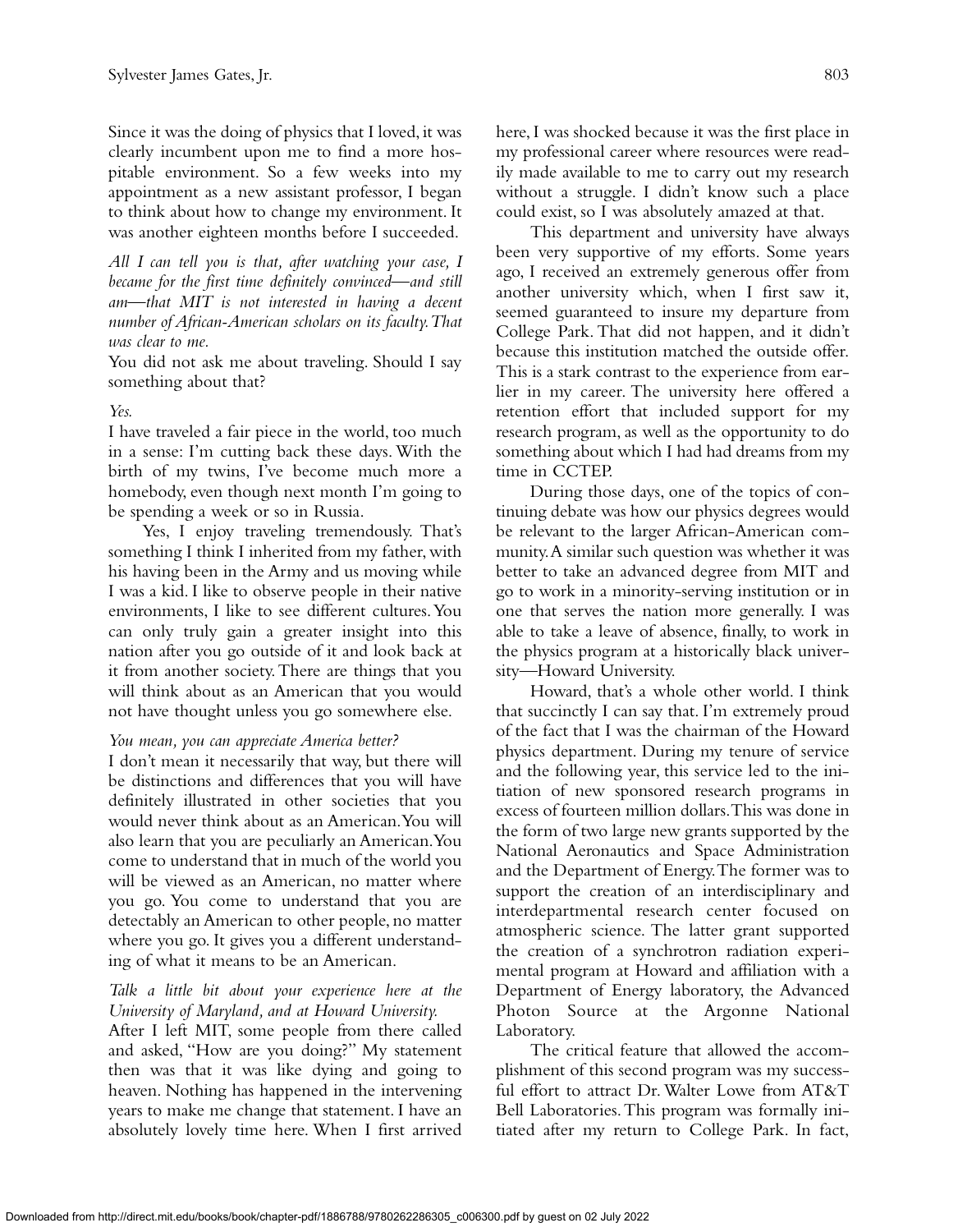when I left Howard, it was not clear that this effort would be successful. I found out that all the effort had paid off when I was on an airplane on my way to Europe. I had picked up a copy of *Black Enterprise* magazine and found a brief announcement that the largest purely research grant ever given to a historically black college or university was being made to Howard University. Given the—shall we say?—unusual way of showing hospitality that we initially received from two Department of Energy representatives at Argonne, Dave Monkton and Ed Temple, the success of this proposal was deeply gratifying for me.

#### *It was nationally publicized.*

Yes, in a number of places. I must admit, I took very great pleasure in that so few people knew the complete story of my involvement in that.

*I have noticed that you have a way of doing those things.* Yes, but I like to do things without leaving fingerprints, sort of like a cat-burglar. It has been a very great pleasure to be in the background of little history-making events.

## *It's amazing the sort of things that you have done and that the general public has no sense of because you have planned it that way.*

That's right. Up until this interview, and a few other things, I have always striven to keep it that way.This, in fact, goes back to the time when I was an undergraduate at MIT. One of my fictions about being successful as an undergraduate was that I could hide in plain sight, which was an expression I had for what I sometimes claimed to be doing as a freshman. If you were in a big lecture class with a couple hundred other students, and if you never called attention to yourself—in test performance and homework grades—then how could the instructor discriminate against you? How could he even know you?

So it had always been my philosophy that if I could hide in plain sight, I'd do it. I had carried that pretty far in my life until the recent thing with the PBS series, "Breakthrough: The Changing Face of Science in America" and "A Science Odyssey: Mysteries of the Universe," promos, et cetera. It probably will be impossible to be so stealthy in the future.

*Well, it's good that occasionally somebody takes the ball and runs with it to the extent that you controlled that*

*particular piece, so that particularly the generations that come after you actually know that you were there.*

I don't know about controlling anything.Essentially, it's like a pleasure that they don't know that you were there. The BSUTP, which we talked about earlier, is a great example. It is there still, I believe, functioning at MIT and serving minority students, and almost no one knows how it started. I really love that, the idea of doing something that has an impact on a later generation and they don't know how it got there. It's sort of a great joke for me.

I've reached sort of a mid-point in my career where I have achieved a certain level of recognition for the research that I've been able to carry out. My initial cynicism from my days as a senior in high school about the manifold unfairness of many things in this society has been largely vindicated. For example, I have had guns drawn on me twice in my life, both times by policemen with no good reason for doing so. Thus, as an African-American man, when I worry about crime, I have two sources of concern—those crimes committed by criminals and those committed by individuals under badges of official sanction.

The game of academia is often dishonest and unfair, not unlike lots of human endeavors.Things do not just occur according to rules of intelligence and rigorous mathematical logic. It is a fiction that we presently live and work in a color-blind meritocracy. Discrimination exists, but it is also not a perfect evil, and because of this fact, it has been possible for me to thrive as an African-American scholar in theoretical physics. Issues of race and discrimination can often be ambiguous. For example, once an expatriate European-American physicist commented to me after hearing my talk, "I have never heard a black man speak the white man's magic so well?" How am I to interpret such a remark?

As my life's story shows, there are people of all ethnic groups, without whom I could not have survived.The fact that those people who have not been supportive are exclusively European or European-American is a natural consequence of the demographics of my field and should not be given simplistic racial interpretations. I have tried diligently to develop and hold opinions that are informed by a factual basis of observation. For example, my writings about the need for affirmative action have been such an attempt. But I did